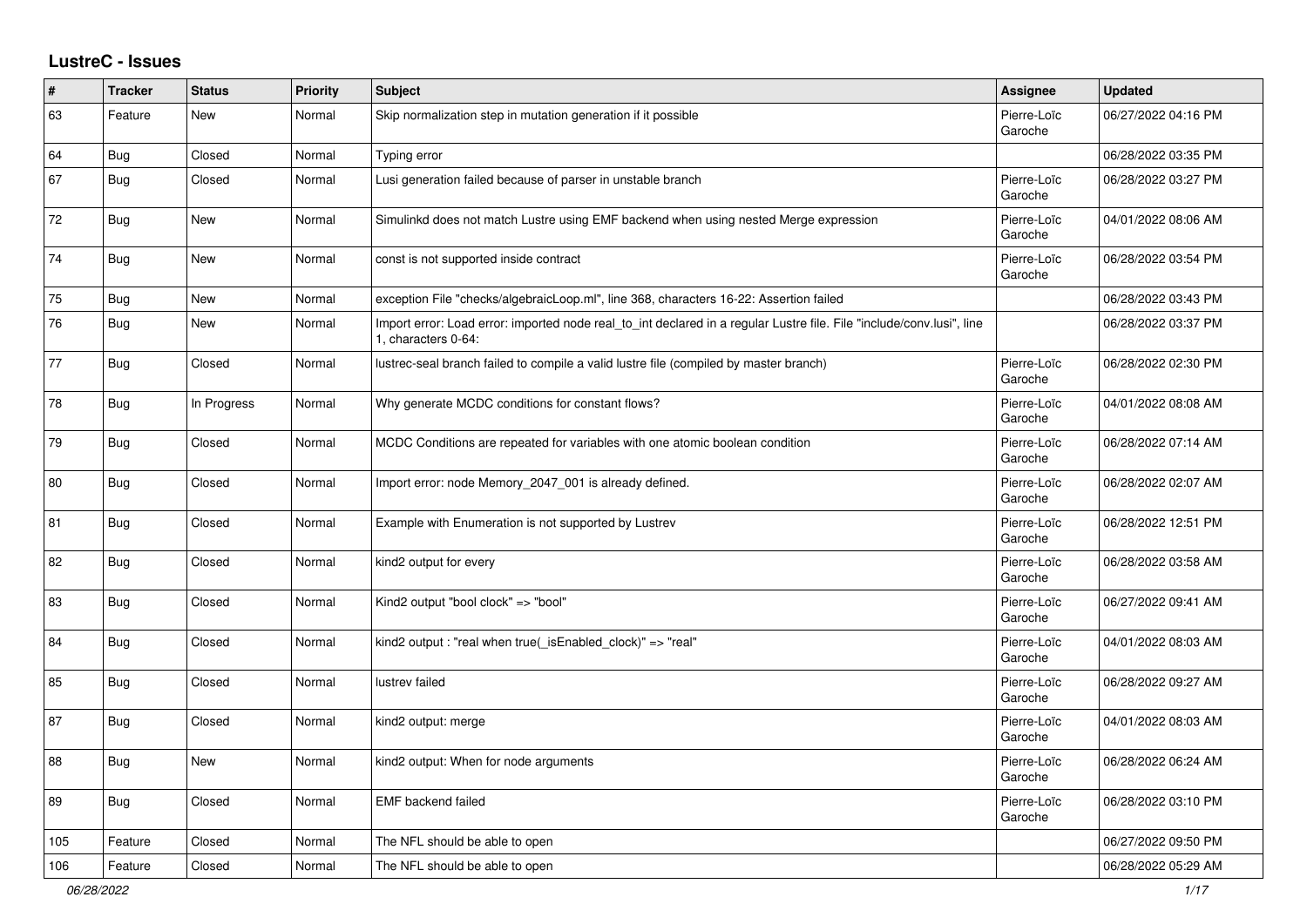| $\sharp$ | Tracker    | <b>Status</b> | <b>Priority</b> | <b>Subject</b>                                                                               | Assignee               | <b>Updated</b>      |
|----------|------------|---------------|-----------------|----------------------------------------------------------------------------------------------|------------------------|---------------------|
| 113      | <b>Bug</b> | New           | Normal          | ufc 254 live                                                                                 |                        | 06/27/2022 08:54 AM |
| 114      | <b>Bug</b> | New           | Normal          | <b>Medical Research Writing Services</b>                                                     |                        | 06/28/2022 12:06 AM |
| 115      | Bug        | New           | Normal          | NFL LIVE STREAM                                                                              |                        | 06/27/2022 02:53 PM |
| 116      | Bug        | <b>New</b>    | Normal          | aertaeyg                                                                                     |                        | 06/27/2022 11:06 PM |
| 117      | <b>Bug</b> | <b>New</b>    | Normal          | How to Watch Cowboys vs Cardinals Game Live Stream FREE TV                                   |                        | 04/01/2022 08:08 AM |
| 118      | Bug        | New           | Normal          | golf                                                                                         | Anonymous              | 06/28/2022 02:52 AM |
| 119      | Bug        | <b>New</b>    | Normal          | klhjigyu                                                                                     |                        | 06/27/2022 02:44 PM |
| 120      | Bug        | New           | Normal          | ghfjtkx                                                                                      | Pierre-Loïc<br>Garoche | 06/28/2022 04:35 AM |
| 121      | <b>Bug</b> | New           | Normal          | xgfhjmghtm                                                                                   |                        | 04/01/2022 07:56 AM |
| 122      | <b>Bug</b> | New           | Normal          | <b>AFL Live Stream</b>                                                                       |                        | 04/01/2022 07:55 AM |
| 123      | Bug        | <b>New</b>    | Normal          | https://www.reddit.com/r/NRLgrandfinal2020/                                                  |                        | 06/28/2022 10:45 AM |
| 124      | <b>Bug</b> | <b>New</b>    | Normal          | https://www.bigmarker.com/ustvpass/LIVE-Atlanta-Falcons-vs-Carolina-Panthers-NFL-Week-8-Game |                        | 04/01/2022 07:55 AM |
| 125      | Bug        | New           | Normal          | vbvnm                                                                                        |                        | 04/01/2022 07:55 AM |
| 126      | Feature    | <b>New</b>    | Normal          | Stussy Air Force 1 replica                                                                   |                        | 06/28/2022 05:31 AM |
| 127      | Feature    | New           | Normal          | replica af1                                                                                  |                        | 04/01/2022 07:55 AM |
| 128      | Bug        | <b>New</b>    | Normal          | dfgbd                                                                                        |                        | 06/28/2022 09:48 AM |
| 129      | <b>Bug</b> | <b>New</b>    | Normal          | xcvgbgh                                                                                      |                        | 06/28/2022 11:10 AM |
| 131      | Bug        | New           | Normal          | triokids                                                                                     |                        | 04/01/2022 07:54 AM |
| 132      | Bug        | <b>New</b>    | Normal          | concrete-everything                                                                          |                        | 06/28/2022 12:47 AM |
| 133      | Bug        | New           | Normal          | craftlabs                                                                                    |                        | 06/27/2022 07:32 PM |
| 134      | Bug        | <b>New</b>    | Normal          | wisegolfers                                                                                  |                        | 06/28/2022 12:44 PM |
| 135      | <b>Bug</b> | <b>New</b>    | Normal          | factspress                                                                                   |                        | 04/01/2022 07:52 AM |
| 136      | Bug        | New           | Normal          | snappow                                                                                      |                        | 06/28/2022 06:05 AM |
| 137      | Bug        | New           | Normal          | hcbets                                                                                       |                        | 04/01/2022 07:52 AM |
| 138      | Bug        | New           | Normal          | own-sweethome                                                                                |                        | 06/27/2022 08:22 PM |
| 139      | Bug        | New           | Normal          | relseo                                                                                       |                        | 06/28/2022 03:43 PM |
| 140      | <b>Bug</b> | New           | Normal          | sugarbalanceusa                                                                              |                        | 06/28/2022 12:05 AM |
| 141      | Feature    | New           | Normal          | Something about jerry curly                                                                  |                        | 06/28/2022 02:03 PM |
| 142      | Feature    | New           | Normal          | About ashimary hair                                                                          |                        | 06/28/2022 02:31 AM |
| 143      | Bug        | New           | Normal          | Bob lace front wigs                                                                          |                        | 06/28/2022 06:44 AM |
| 144      | <b>Bug</b> | New           | Normal          | curly bob lace front wigs                                                                    |                        | 06/26/2022 01:44 PM |
| 145      | <b>Bug</b> | New           | Normal          | abdulbaissagar                                                                               |                        | 06/28/2022 05:41 AM |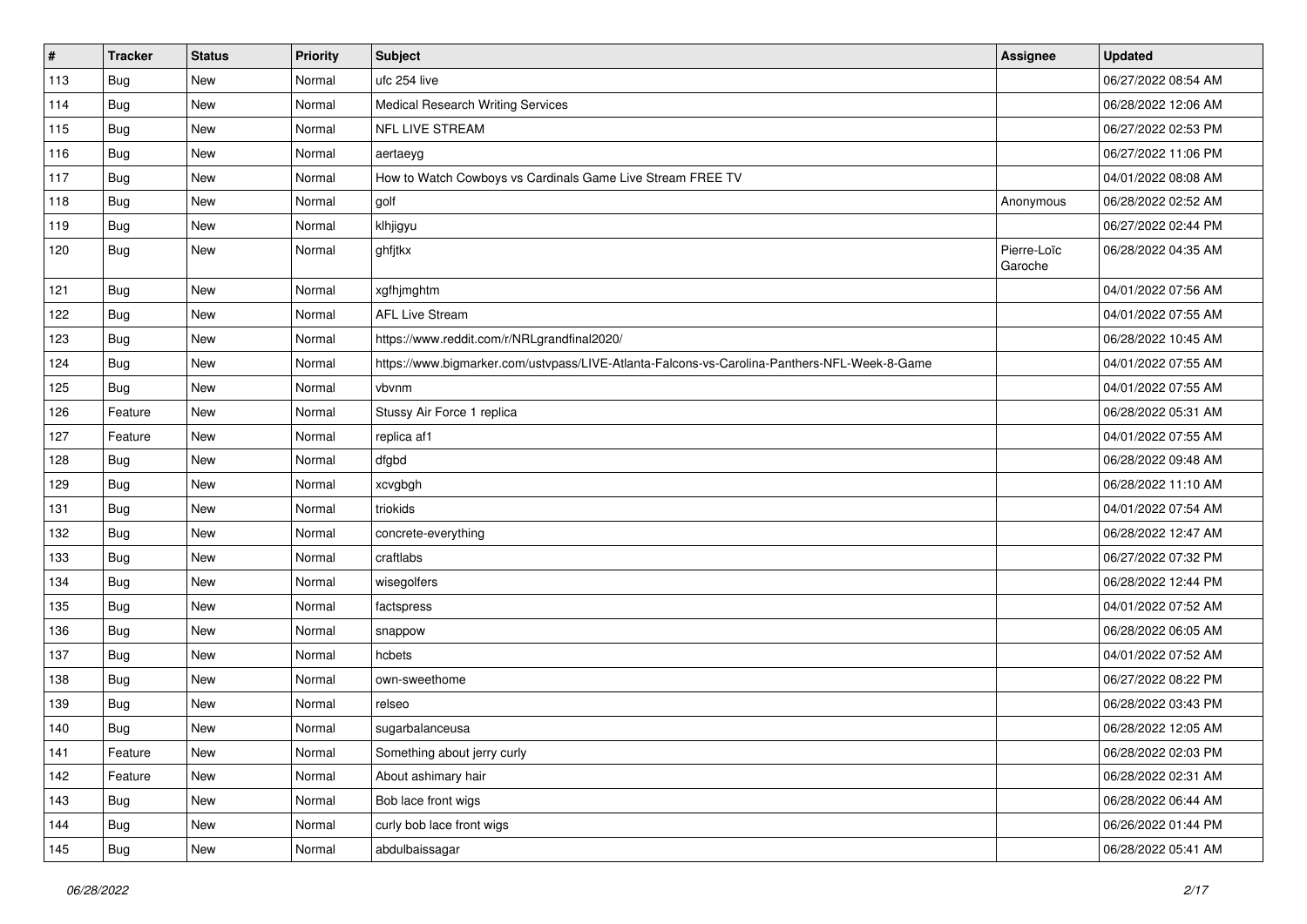| #   | <b>Tracker</b> | <b>Status</b> | <b>Priority</b> | <b>Subject</b>                                 | <b>Assignee</b>        | <b>Updated</b>      |
|-----|----------------|---------------|-----------------|------------------------------------------------|------------------------|---------------------|
| 146 | Bug            | New           | Normal          | bayabais                                       |                        | 06/28/2022 07:18 AM |
| 147 | <b>Bug</b>     | New           | Normal          | xzxgfufi                                       |                        | 04/01/2022 07:54 AM |
| 148 | <b>Bug</b>     | New           | Normal          | zxZdfg                                         |                        | 04/01/2022 08:01 AM |
| 149 | <b>Bug</b>     | New           | Normal          | dftgy                                          |                        | 06/28/2022 08:08 AM |
| 150 | Bug            | New           | Normal          | dfgh                                           |                        | 06/27/2022 05:59 PM |
| 151 | Feature        | New           | Normal          | Law Essay Writing Service - Assignments Planet |                        | 06/28/2022 10:50 AM |
| 153 | <b>Bug</b>     | New           | Normal          | urgent loan online                             | Christophe<br>Garion   | 06/28/2022 12:49 AM |
| 154 | <b>Bug</b>     | New           | Normal          | fdgyyrut gyrtrw                                |                        | 06/27/2022 01:21 AM |
| 155 | <b>Bug</b>     | New           | Normal          | Cant access my cash app account                | Pierre-Loïc<br>Garoche | 06/27/2022 09:11 PM |
| 156 | <b>Bug</b>     | New           | Normal          | Access old cash app account                    |                        | 04/01/2022 08:00 AM |
| 157 | <b>Bug</b>     | <b>New</b>    | Normal          | Forget cash app pin                            |                        | 06/28/2022 02:57 PM |
| 158 | Bug            | New           | Normal          | dfghj zcvgh                                    |                        | 06/27/2022 07:28 AM |
| 159 | <b>Bug</b>     | New           | Normal          | xfguih njgkh                                   |                        | 06/28/2022 04:45 PM |
| 160 | <b>Bug</b>     | New           | Normal          | rtyuiv wbhyu                                   |                        | 04/01/2022 07:56 AM |
| 161 | <b>Bug</b>     | New           | Normal          | dfdrtyuio                                      |                        | 06/27/2022 07:21 PM |
| 162 | Bug            | New           | Normal          | gfyuik9                                        | Hamza<br>Bourbouh      | 04/01/2022 08:01 AM |
| 163 | <b>Bug</b>     | New           | Normal          | jknjopl[                                       |                        | 04/01/2022 07:58 AM |
| 164 | Bug            | New           | Normal          | dfgbd                                          |                        | 06/28/2022 04:56 PM |
| 165 | Bug            | New           | Normal          | dfgbd                                          |                        | 04/01/2022 07:57 AM |
| 166 | <b>Bug</b>     | New           | Normal          | dfgbd                                          |                        | 04/01/2022 07:57 AM |
| 167 | <b>Bug</b>     | New           | Normal          | instant loan without documents                 | Anonymous              | 06/27/2022 02:27 AM |
| 168 | Bug            | New           | Normal          | UFC 256 Live Stream Online                     |                        | 06/28/2022 08:44 AM |
| 169 | <b>Bug</b>     | New           | Normal          | CV Maker - UAE CV Writing Agency               |                        | 06/28/2022 05:01 PM |
| 170 | Feature        | New           | Normal          | top mba colleges in bangalore                  |                        | 06/28/2022 10:55 AM |
| 171 | Feature        | New           | Normal          | loan management system                         |                        | 06/27/2022 03:18 AM |
| 172 | Feature        | New           | Normal          | pgdm colleges in bangalore                     |                        | 06/23/2022 10:47 PM |
| 173 | Feature        | New           | Normal          | private limited company registration           |                        | 06/27/2022 04:47 AM |
| 174 | Feature        | New           | Normal          | Digital Marketing Philadelphia                 |                        | 06/28/2022 11:34 AM |
| 175 | Feature        | New           | Normal          | All About Cash App Transfer Fail Problems      |                        | 06/28/2022 11:14 AM |
| 176 | Bug            | New           | Normal          | instant loan without documents                 |                        | 06/18/2022 01:43 PM |
| 177 | Feature        | New           | Normal          | HD lace silky straight human hair wig          |                        | 04/01/2022 08:41 AM |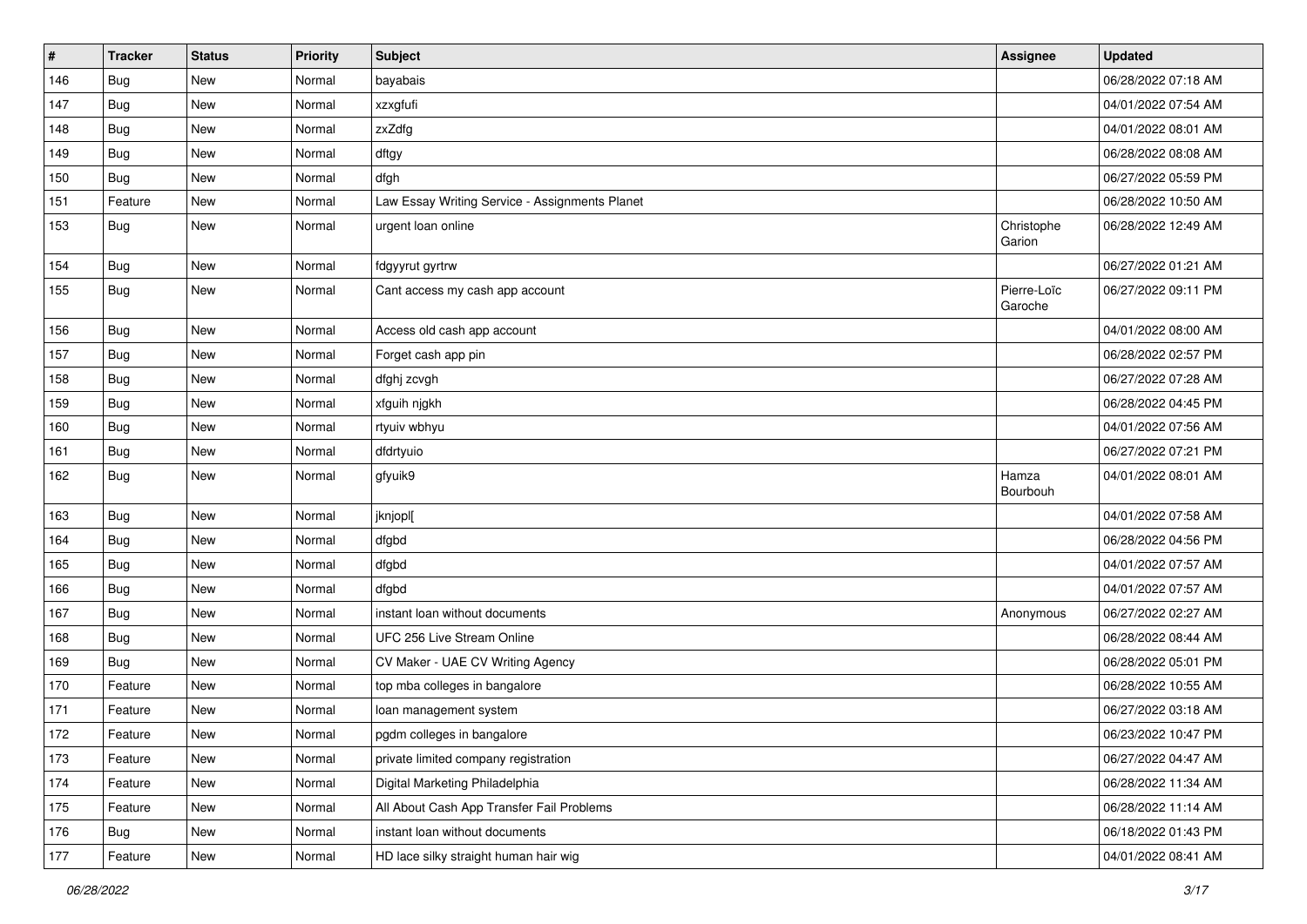| $\sharp$ | <b>Tracker</b> | <b>Status</b> | Priority | Subject                                                                                                         | Assignee               | <b>Updated</b>      |
|----------|----------------|---------------|----------|-----------------------------------------------------------------------------------------------------------------|------------------------|---------------------|
| 178      | <b>Bug</b>     | New           | Normal   | transparent lace wigs                                                                                           |                        | 06/27/2022 11:04 PM |
| 179      | Bug            | <b>New</b>    | Normal   | body wave                                                                                                       |                        | 04/01/2022 08:41 AM |
| 180      | Feature        | New           | Normal   | homoeobazaar                                                                                                    |                        | 06/28/2022 05:10 PM |
| 181      | <b>Bug</b>     | <b>New</b>    | Normal   | <b>Healthcare Custom Writing Services</b>                                                                       |                        | 06/28/2022 01:52 PM |
| 182      | Bug            | <b>New</b>    | Normal   | <b>Healthcare Custom Writing Services</b>                                                                       |                        | 06/28/2022 10:53 AM |
| 183      | <b>Bug</b>     | <b>New</b>    | Normal   | Nursing Assignment Help Online                                                                                  |                        | 06/28/2022 02:49 PM |
| 184      | Bug            | <b>New</b>    | Normal   | Affordable Business Writing Services                                                                            |                        | 06/27/2022 01:09 PM |
| 185      | Bug            | <b>New</b>    | Normal   | Non-Plagiarized Research Writing                                                                                |                        | 06/28/2022 02:56 AM |
| 186      | Feature        | <b>New</b>    | Normal   | homoeobazaar                                                                                                    |                        | 06/28/2022 04:29 PM |
| 187      | <b>Bug</b>     | <b>New</b>    | Normal   | High Quality Replic 350 V2 Carbon                                                                               |                        | 04/01/2022 08:40 AM |
| 188      | Bug            | <b>New</b>    | Normal   | Why are university students buying assignments online?                                                          | Pierre-Loïc<br>Garoche | 06/28/2022 07:46 AM |
| 189      | Bug            | <b>New</b>    | Normal   | <b>College Biology Writing Services</b>                                                                         |                        | 06/26/2022 12:50 PM |
| 190      | Bug            | New           | Normal   | All About Cash App Transfer Fail Problems                                                                       |                        | 06/28/2022 04:09 PM |
| 191      | <b>Bug</b>     | <b>New</b>    | Normal   | <b>B2B Branding</b>                                                                                             |                        | 06/13/2022 12:50 AM |
| 192      | Bug            | New           | Normal   | The code Caffe                                                                                                  |                        | 05/09/2022 10:16 AM |
| 193      | <b>Bug</b>     | <b>New</b>    | Normal   | 18% Discount on Homeopathic medicines                                                                           |                        | 06/28/2022 03:38 AM |
| 194      | Bug            | <b>New</b>    | Normal   | lace closure wigs                                                                                               |                        | 06/28/2022 02:29 PM |
| 195      | Bug            | <b>New</b>    | Normal   | homoeobazaar                                                                                                    |                        | 04/01/2022 08:23 AM |
| 196      | Bug            | <b>New</b>    | Normal   | Homoeobazaar For Homeopathy Medicines                                                                           |                        | 06/27/2022 02:18 PM |
| 197      | Bug            | <b>New</b>    | Normal   | SBL JABORANDI PLUS HAIR OIL - COMPLETE SCALP CARE (100ML)                                                       |                        | 06/28/2022 02:47 PM |
| 198      | Bug            | <b>New</b>    | Normal   | DR. RECKEWEG R42 (HAEMOVENIN) (22ML)                                                                            |                        | 06/26/2022 05:31 AM |
| 199      | <b>Bug</b>     | <b>New</b>    | Normal   | SBL CLEARSTONE DROPS (30ML)                                                                                     |                        | 04/01/2022 08:23 AM |
| 200      | Bug            | <b>New</b>    | Normal   | uiopi[o                                                                                                         |                        | 06/28/2022 12:33 AM |
| 201      | Bug            | <b>New</b>    | Normal   | closure wig                                                                                                     |                        | 06/28/2022 12:58 PM |
| 202      | <b>Bug</b>     | <b>New</b>    | Normal   | blonde wig                                                                                                      |                        | 06/27/2022 06:27 PM |
| 204      | Feature        | New           | Normal   | New Car Tyres                                                                                                   |                        | 04/01/2022 08:40 AM |
| 208      | <b>Bug</b>     | <b>New</b>    | Normal   | Why Cash app won't let me send money if scammed?                                                                |                        | 04/01/2022 08:54 AM |
| 209      | <b>Bug</b>     | New           | Normal   | Neglect to access old Cash App account considering message notice issue? Contact help.                          |                        | 06/27/2022 08:49 PM |
| 210      | <b>Bug</b>     | New           | Normal   | Issue with check symbol in Cash App? Dial assist number with calling Cash App customer service phone<br>number. |                        | 06/28/2022 09:09 AM |
| 211      | Bug            | New           | Normal   | Problem in Cash App rebate? Call Cash App customer service number for help.                                     |                        | 06/27/2022 09:05 PM |
| 212      | Feature        | New           | Normal   | How good is the market for gaming mobile apps at the moment?                                                    |                        | 05/17/2022 11:09 AM |
| 213      | Bug            | New           | Normal   | fix HP Notebook Missing Operating System Error Message                                                          |                        | 04/01/2022 08:53 AM |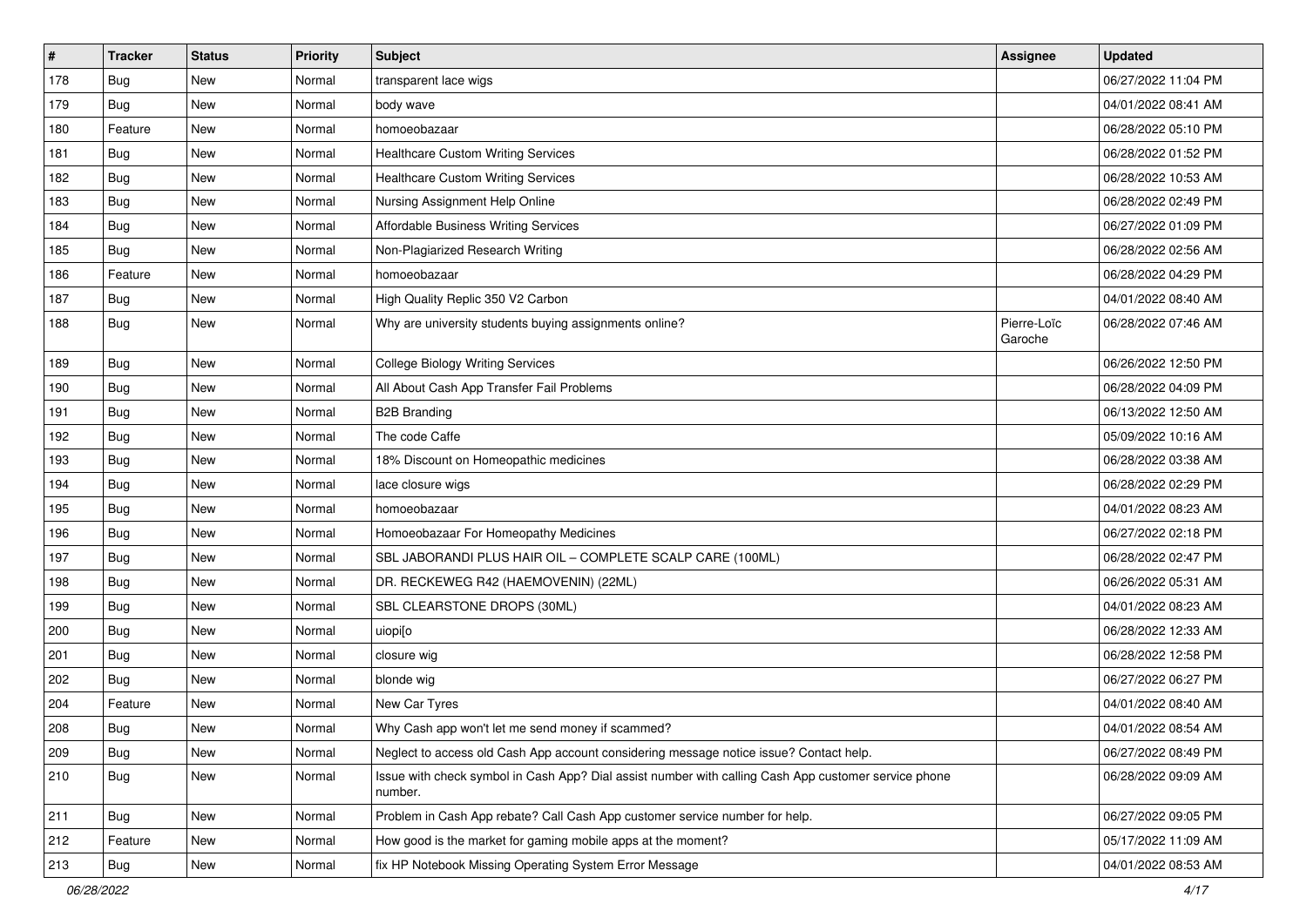| $\vert$ # | <b>Tracker</b> | <b>Status</b> | <b>Priority</b> | Subject                                                         | Assignee               | <b>Updated</b>      |
|-----------|----------------|---------------|-----------------|-----------------------------------------------------------------|------------------------|---------------------|
| 214       | Feature        | New           | Normal          | Five Christmas Apps For Apple Users                             |                        | 06/28/2022 02:49 PM |
| 215       | <b>Bug</b>     | <b>New</b>    | Normal          | How For Top Level Cell Phone For You                            |                        | 06/27/2022 09:19 PM |
| 217       | <b>Bug</b>     | New           | Normal          | How this service matter most?                                   |                        | 06/27/2022 06:48 PM |
| 218       | Bug            | <b>New</b>    | Normal          | Popular Educational trends                                      |                        | 06/28/2022 01:05 PM |
| 219       | Bug            | <b>New</b>    | Normal          | Free Ringtones for Cell Phones.                                 |                        | 06/28/2022 10:23 AM |
| 220       | Feature        | <b>New</b>    | Normal          | essay writing services                                          |                        | 06/26/2022 04:55 PM |
| 221       | <b>Bug</b>     | <b>New</b>    | Normal          | The Best APk                                                    |                        | 04/01/2022 08:49 AM |
| 222       | Bug            | <b>New</b>    | Normal          | Social Profile links                                            |                        | 06/27/2022 01:15 PM |
| 223       | <b>Bug</b>     | <b>New</b>    | Normal          | WhatsApp Plus: Download, Update and Themes                      |                        | 06/03/2022 08:07 PM |
| 224       | Feature        | <b>New</b>    | Normal          | Instant Personal Loan                                           | Pierre-Loïc<br>Garoche | 06/28/2022 04:40 PM |
| 225       | <b>Bug</b>     | <b>New</b>    | Normal          | instant personal loan                                           |                        | 06/27/2022 02:20 PM |
| 226       | <b>Bug</b>     | <b>New</b>    | Normal          | How to find reliable service reviews                            | Anonymous              | 04/01/2022 08:46 AM |
| 227       | <b>Bug</b>     | <b>New</b>    | Normal          | Cash App Help & Solutions - Here You Will Get Better Assistance |                        | 06/25/2022 11:21 PM |
| 228       | <b>Bug</b>     | <b>New</b>    | Normal          | Why Does Cash App Transaction Failed? - Here Is the Answer      |                        | 06/28/2022 08:57 AM |
| 229       | Feature        | New           | Normal          | How To Delete Cash App Account? - Check Out the Steps In Detail |                        | 05/01/2022 09:06 PM |
| 230       | Bug            | <b>New</b>    | Normal          | Add Money To Cash App Card - Auto Cash Apps                     |                        | 06/28/2022 04:43 AM |
| 231       | Bug            | <b>New</b>    | Normal          | Is the ringtone download difficult or not?                      | Pierre-Loïc<br>Garoche | 06/28/2022 04:48 AM |
| 232       | <b>Bug</b>     | <b>New</b>    | Normal          | FM whatsapp messaging app.                                      |                        | 06/27/2022 10:04 AM |
| 233       | <b>Bug</b>     | <b>New</b>    | Normal          | Anauthorsway.com: My User Experience                            |                        | 06/27/2022 12:02 PM |
| 234       | Bug            | <b>New</b>    | Normal          | My Personal Experience With the College Writing Services        |                        | 06/28/2022 09:28 AM |
| 236       | Bug            | <b>New</b>    | Normal          | HP Printer Assistant Software   Download & Install HP Assistant |                        | 04/01/2022 08:16 AM |
| 237       | Feature        | New           | Normal          | HP Printer Assistant Software   Download & Install HP Assistant |                        | 06/28/2022 04:50 AM |
| 239       | Bug            | <b>New</b>    | Normal          | Algunas características más de Choices MOD APK                  |                        | 06/28/2022 10:42 AM |
| 240       | Feature        | <b>New</b>    | Normal          | Juego interesante de Dragon Ball Legends MOD APK                |                        | 06/28/2022 02:55 PM |
| 241       | Feature        | New           | Normal          | How to get a complete solution of Big Ideas Math Answers?       |                        | 04/01/2022 08:15 AM |
| 242       | Feature        | New           | Normal          | Descripción de Torque Pro MOD APK para Android                  |                        | 06/28/2022 01:14 AM |
| 243       | Feature        | New           | Normal          | Reconstruir la pandilla de la mafia en Gangstar Vegas MOD APK   |                        | 06/27/2022 07:53 PM |
| 244       | <b>Bug</b>     | <b>New</b>    | Normal          | Quels sont les avantages des stations de radio en ligne.        |                        | 06/28/2022 04:53 PM |
| 245       | Bug            | New           | Normal          | Write My Essay For Me Cheap                                     |                        | 06/28/2022 07:10 AM |
| 246       | <b>Bug</b>     | New           | Normal          | The Beast App                                                   |                        | 06/28/2022 09:31 AM |
| 247       | <b>Bug</b>     | New           | Normal          | best 4 Channel Amp                                              |                        | 06/28/2022 07:58 AM |
| 248       | <b>Bug</b>     | New           | Normal          | Mobile ringtones and attractiveness ringtones                   |                        | 06/28/2022 02:18 PM |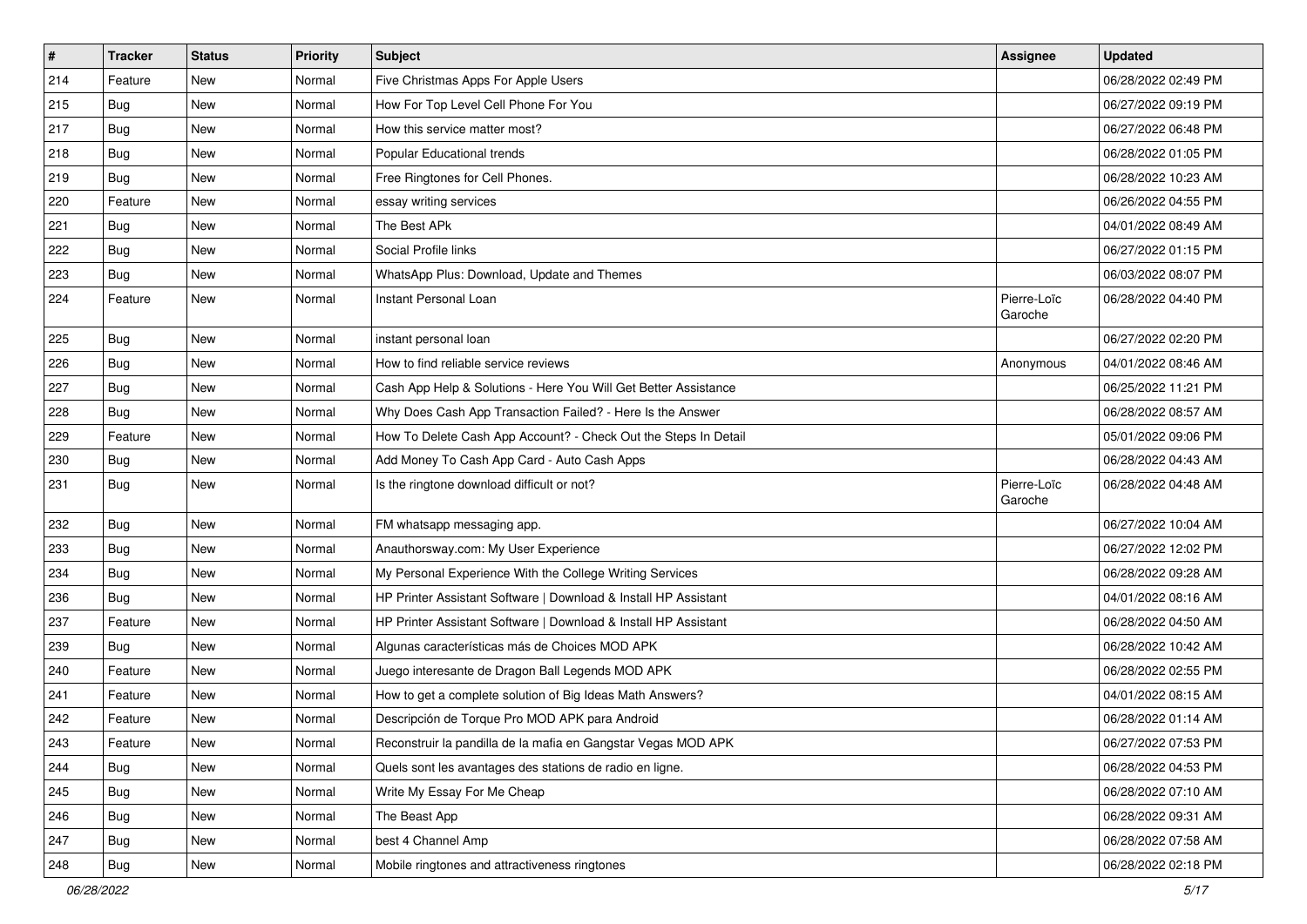| $\vert$ # | <b>Tracker</b> | <b>Status</b> | <b>Priority</b> | <b>Subject</b>                                                           | Assignee               | <b>Updated</b>      |
|-----------|----------------|---------------|-----------------|--------------------------------------------------------------------------|------------------------|---------------------|
| 249       | Bug            | New           | Normal          | Steps to Activate Cash App Card in Less then 2 Minutes - Get Information | Pierre-Loïc<br>Garoche | 06/21/2022 07:52 PM |
| 250       | Bug            | New           | Normal          | Reviews of phone ringtones                                               |                        | 06/27/2022 07:29 AM |
| 251       | Bug            | <b>New</b>    | Normal          | All About Cash App Transfer Fail Problems                                | Pierre-Loïc<br>Garoche | 06/28/2022 03:28 PM |
| 252       | <b>Bug</b>     | <b>New</b>    | Normal          | Samsung U600 - Is Essential Business And Personal Phone                  |                        | 04/04/2022 04:45 AM |
| 253       | <b>Bug</b>     | New           | Normal          | Florence Lawrence                                                        |                        | 06/28/2022 01:31 AM |
| 254       | Feature        | <b>New</b>    | Normal          | best ayurvedic treatment for psoriasis                                   |                        | 04/01/2022 08:13 AM |
| 255       | Feature        | New           | Normal          | best doctor for psoriasis                                                |                        | 06/28/2022 04:10 PM |
| 256       | <b>Bug</b>     | <b>New</b>    | Normal          | <b>Fake Travis Scott Shoes</b>                                           |                        | 04/01/2022 08:12 AM |
| 257       | Bug            | New           | Normal          | Best latte machines                                                      |                        | 06/28/2022 04:26 AM |
| 258       | Bug            | <b>New</b>    | Normal          | Fake Nike Dunk High AMBUSH Deep Royal                                    |                        | 06/28/2022 12:00 PM |
| 259       | <b>Bug</b>     | <b>New</b>    | Normal          | call center services                                                     |                        | 06/26/2022 01:30 AM |
| 260       | <b>Bug</b>     | New           | Normal          | Web Design Services Near Me                                              |                        | 06/26/2022 11:55 AM |
| 261       | Bug            | <b>New</b>    | Normal          | Ringtone Downloads - Easy Ways Come Up With Your Own Ringtones           |                        | 06/28/2022 09:31 AM |
| 262       | Bug            | New           | Normal          | It this true to dealing Wuth                                             |                        | 06/27/2022 08:39 AM |
| 263       | Feature        | <b>New</b>    | Normal          | Wrecked Car Is Nothing But A Worthless                                   | Pierre-Loïc<br>Garoche | 06/27/2022 12:37 PM |
| 264       | <b>Bug</b>     | <b>New</b>    | Normal          | We Buy Your Unwanted Car                                                 | Corentin<br>Lauverjat  | 06/28/2022 12:43 AM |
| 265       | <b>Bug</b>     | <b>New</b>    | Normal          | 3 Faq's On Downloading To Your Apple Ipod                                |                        | 06/28/2022 01:21 PM |
| 266       | Feature        | Closed        | Normal          | Escuchar las estaciones de radio en línea en la computadora              |                        | 06/26/2022 10:01 AM |
| 267       | <b>Bug</b>     | <b>New</b>    | Normal          | How To Use Internet Radio Services To Listen To Your Favorite Songs      |                        | 06/28/2022 12:42 PM |
| 268       | Bug            | New           | Normal          | Fashioni                                                                 |                        | 04/01/2022 08:20 AM |
| 269       | Bug            | <b>New</b>    | Normal          | Is there such a site for app design?                                     | Anonymous              | 06/28/2022 12:43 AM |
| 270       | <b>Bug</b>     | New           | Normal          | Logo Mansion                                                             | Christophe<br>Garion   | 04/01/2022 08:20 AM |
| 271       | Feature        | <b>New</b>    | Normal          | Fashion                                                                  |                        | 06/27/2022 02:07 AM |
| 272       | Feature        | New           | Normal          | Fashion                                                                  |                        | 06/27/2022 03:53 PM |
| 274       | Bug            | New           | Normal          | How AI is transforming coupon marketing campaigns?                       | Anonymous              | 06/27/2022 01:54 PM |
| 275       | Bug            | New           | Normal          | Activate Cash App Card With Or Without QR - Step By Step Guide           | Pierre-Loïc<br>Garoche | 06/28/2022 09:33 AM |
| 276       | Feature        | New           | Normal          | Nike Dunks Replica                                                       |                        | 04/01/2022 08:19 AM |
| 277       | Feature        | New           | Normal          | Nike Dunks Replica                                                       |                        | 04/01/2022 08:19 AM |
| 278       | <b>Bug</b>     | New           | Normal          | Cash App Help & Solutions - Here You Will Get Better Assistance          |                        | 06/28/2022 08:40 AM |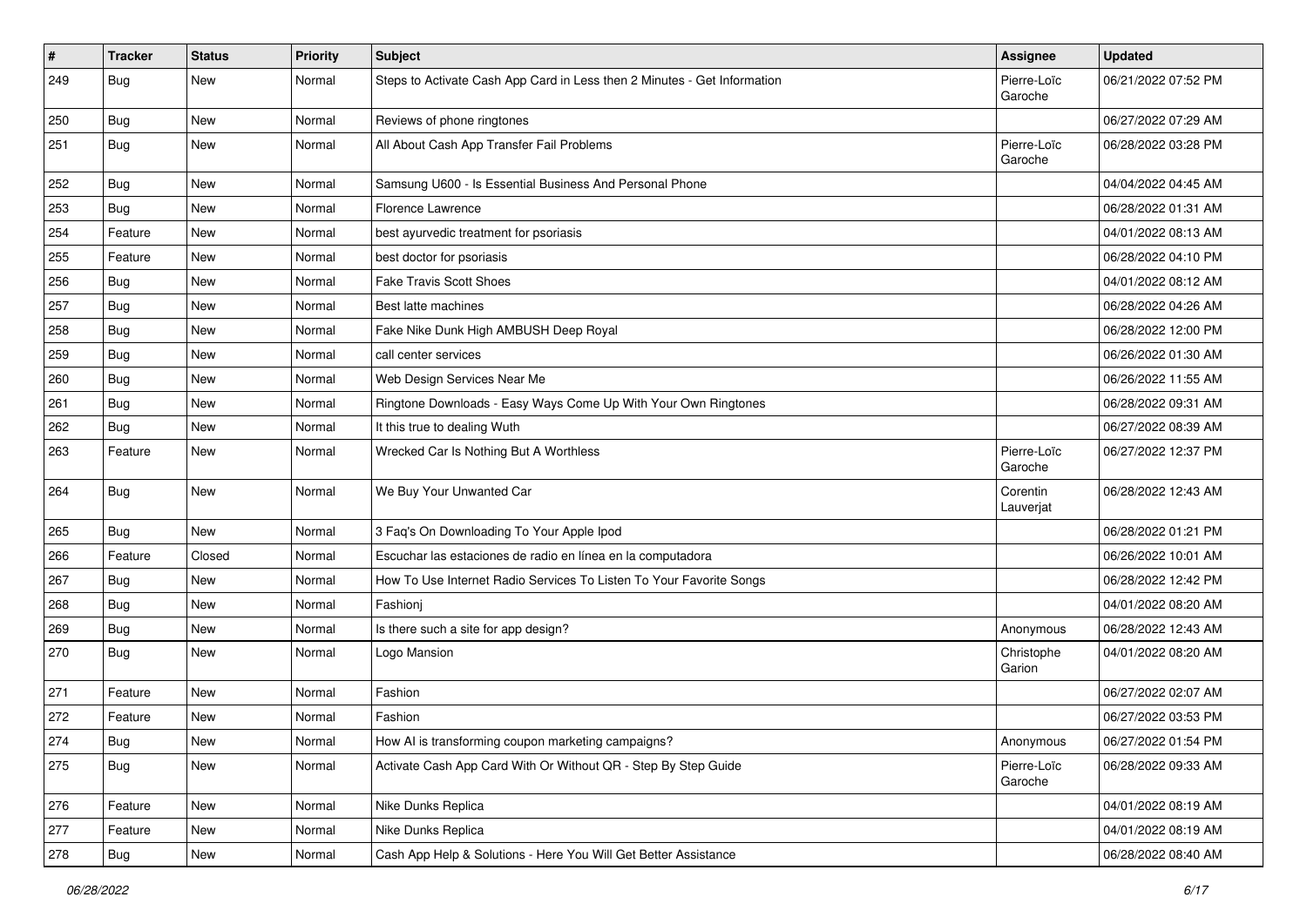| #   | <b>Tracker</b> | <b>Status</b> | <b>Priority</b> | <b>Subject</b>                                                 | <b>Assignee</b> | <b>Updated</b>      |
|-----|----------------|---------------|-----------------|----------------------------------------------------------------|-----------------|---------------------|
| 280 | Bug            | New           | Normal          | Pacific Web Design                                             |                 | 06/28/2022 01:25 PM |
| 281 | Feature        | New           | Normal          | what are the types of Ringtones?                               | Anonymous       | 06/28/2022 03:46 PM |
| 282 | Bug            | New           | Normal          | Activate Cash App Card: Learn Simple Steps & Fix Errors        |                 | 06/28/2022 10:30 AM |
| 283 | <b>Bug</b>     | <b>New</b>    | Normal          | Cash App To PayPal Transfer Money - Check Out The Steps Here   |                 | 04/01/2022 08:17 AM |
| 284 | <b>Bug</b>     | New           | Normal          | All About Cash App Transfer Fail Problems                      |                 | 06/28/2022 08:24 AM |
| 285 | Bug            | New           | Normal          | Have you ever written an essay?                                |                 | 06/27/2022 08:05 PM |
| 286 | <b>Bug</b>     | New           | Normal          | All About Cash App Transfer Fail Problems                      |                 | 04/01/2022 07:49 AM |
| 287 | Bug            | <b>New</b>    | Normal          | Make shopping easier                                           |                 | 04/01/2022 08:41 AM |
| 288 | Bug            | <b>New</b>    | Normal          | Make shopping easier                                           |                 | 04/01/2022 07:56 AM |
| 289 | <b>Bug</b>     | New           | Normal          | Recover Yahoo Mail Forgotten Password - Explore Kanata Chinese |                 | 06/28/2022 06:19 AM |
| 292 | Bug            | New           | Normal          | Venmo to Cash App Transfer Of Money- Explore Here              |                 | 06/28/2022 04:32 PM |
| 295 | Bug            | New           | Normal          | Headliner Repair Services in Jonesboro GA                      |                 | 04/01/2022 07:21 AM |
| 296 | <b>Bug</b>     | <b>New</b>    | Normal          | Window Tinting Services in Jonesboro GA                        |                 | 04/01/2022 07:21 AM |
| 297 | Bug            | New           | Normal          | Auto Lighting Installation Services in Norcross GA             |                 | 04/01/2022 07:21 AM |
| 298 | <b>Bug</b>     | New           | Normal          | Car Stereo Installation Services in Norcross GA                |                 | 04/01/2022 07:20 AM |
| 299 | Bug            | New           | Normal          | Brake Caliper Painting Services in Norcross GA                 |                 | 04/01/2022 07:20 AM |
| 300 | Bug            | <b>New</b>    | Normal          | Wheels Powder Coating Services in Norcross GA                  |                 | 04/15/2022 01:45 PM |
| 301 | <b>Bug</b>     | <b>New</b>    | Normal          | Vehicle Electronics Services in Norcross GA                    |                 | 04/01/2022 07:18 AM |
| 302 | <b>Bug</b>     | New           | Normal          | Auto Electrical Repair Services in Norcross GA                 |                 | 06/26/2022 07:49 PM |
| 303 | <b>Bug</b>     | New           | Normal          | Car Wrapping Services in Norcross GA                           |                 | 04/01/2022 07:22 AM |
| 304 | Bug            | New           | Normal          | Keyless Entry Services in Norcross GA                          |                 | 04/01/2022 07:19 AM |
| 305 | Bug            | <b>New</b>    | Normal          | Headliner Repair Services in Norcross GA                       |                 | 04/01/2022 07:19 AM |
| 306 | <b>Bug</b>     | New           | Normal          | Window Tinting Services in Norcross GA                         |                 | 04/01/2022 07:19 AM |
| 307 | <b>Bug</b>     | New           | Normal          | Carpet Cleaning Services in Virginia Beach VA                  |                 | 04/01/2022 07:19 AM |
| 308 | Bug            | New           | Normal          | Carpet Repairing Services in Virginia Beach VA                 |                 | 04/01/2022 07:19 AM |
| 309 | <b>Bug</b>     | <b>New</b>    | Normal          | Stain Removal Services in Virginia Beach VA                    |                 | 04/01/2022 07:19 AM |
| 310 | Bug            | New           | Normal          | Mattress Cleaning Services in Virginia Beach VA                |                 | 06/26/2022 04:33 AM |
| 311 | <b>Bug</b>     | New           | Normal          | Odor Removal Services in Virginia Beach VA                     |                 | 04/01/2022 07:19 AM |
| 312 | Bug            | New           | Normal          | Stain Protection Services in Virginia Beach VA                 |                 | 06/28/2022 02:57 PM |
| 313 | <b>Bug</b>     | New           | Normal          | Water Extraction Services in Virginia Beach VA                 |                 | 06/23/2022 02:14 AM |
| 314 | <b>Bug</b>     | New           | Normal          | Water Extraction Services in Virginia Beach VA                 |                 | 04/01/2022 07:25 AM |
| 315 | <b>Bug</b>     | New           | Normal          | Dissertation help UK                                           |                 | 06/28/2022 01:20 PM |
| 316 | <b>Bug</b>     | New           | Normal          | Finden Sie den besten Klingelton für Ihr Telefon               |                 | 06/24/2022 10:28 PM |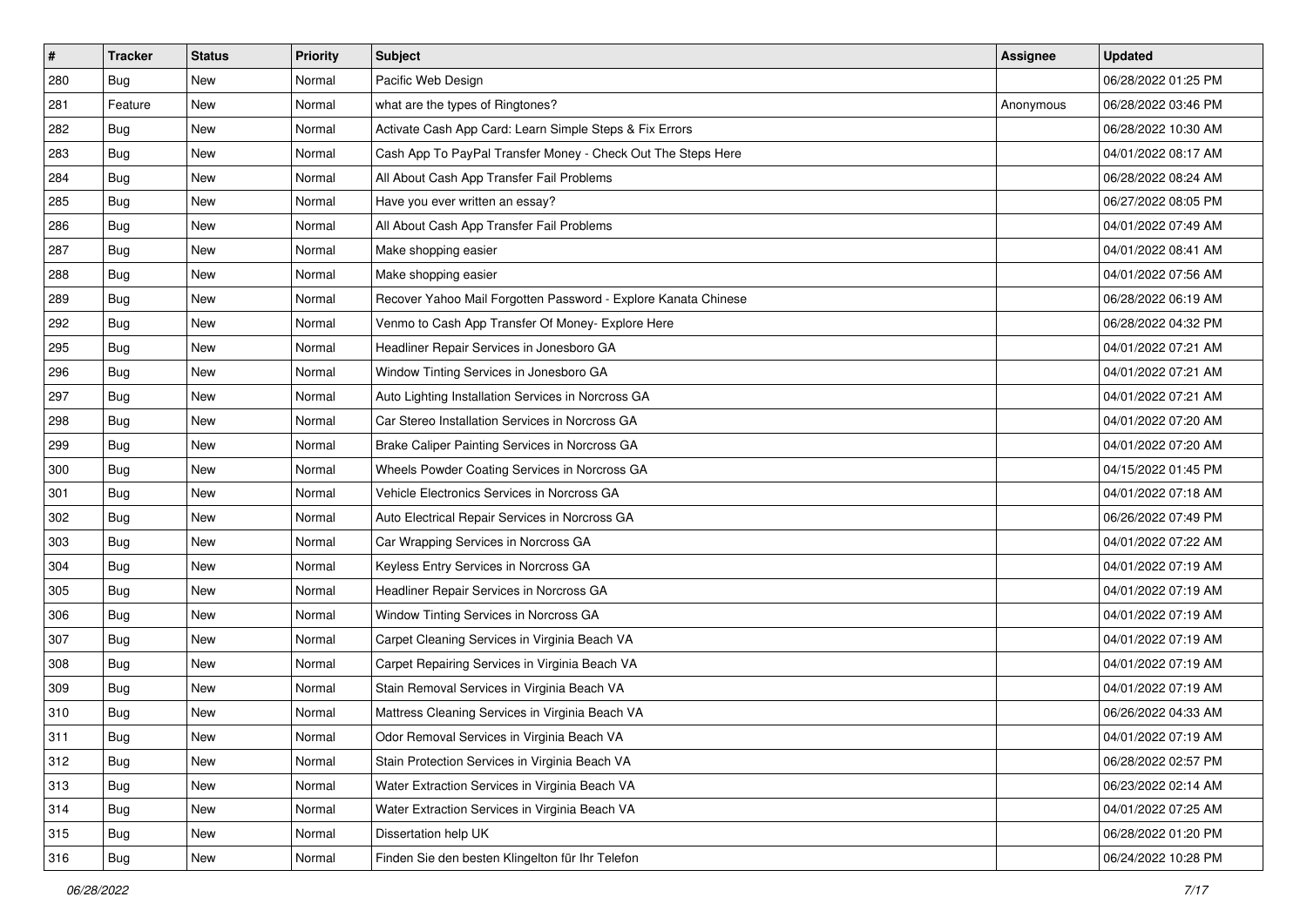| $\pmb{\#}$ | <b>Tracker</b> | <b>Status</b> | <b>Priority</b> | Subject                                               | <b>Assignee</b> | <b>Updated</b>      |
|------------|----------------|---------------|-----------------|-------------------------------------------------------|-----------------|---------------------|
| 317        | <b>Bug</b>     | New           | Normal          | Eco/Green Cleaning Services in Virginia Beach VA      |                 | 06/27/2022 07:03 AM |
| 318        | <b>Bug</b>     | <b>New</b>    | Normal          | Mold Removal Services in Virginia Beach VA            |                 | 04/01/2022 07:27 AM |
| 319        | Bug            | New           | Normal          | Steam Cleaning Services in Virginia Beach VA          |                 | 04/01/2022 07:27 AM |
| 320        | <b>Bug</b>     | <b>New</b>    | Normal          | Emergency Cleaning Services in Virginia Beach VA      |                 | 04/01/2022 07:27 AM |
| 321        | <b>Bug</b>     | New           | Normal          | Tile & Grout Cleaning Services in Virginia Beach VA   |                 | 06/28/2022 11:31 AM |
| 322        | <b>Bug</b>     | New           | Normal          | Rug Cleaning Services in Virginia Beach VA            |                 | 04/01/2022 07:26 AM |
| 323        | <b>Bug</b>     | New           | Normal          | Car Upholstery Cleaning Services in Virginia Beach VA |                 | 04/01/2022 07:26 AM |
| 324        | Bug            | New           | Normal          | Upholstery Cleaning Services in Virginia Beach VA     |                 | 04/01/2022 07:26 AM |
| 325        | <b>Bug</b>     | <b>New</b>    | Normal          | Carpet Cleaning Services in Norfolk VA                |                 | 04/01/2022 07:26 AM |
| 326        | <b>Bug</b>     | <b>New</b>    | Normal          | Carpet Repairing Services in Norfolk VA               |                 | 04/01/2022 07:26 AM |
| 327        | <b>Bug</b>     | New           | Normal          | Stain Removal Services in Norfolk VA                  |                 | 04/01/2022 07:26 AM |
| 328        | <b>Bug</b>     | New           | Normal          | Mattress Cleaning Services in Norfolk VA              |                 | 04/01/2022 07:26 AM |
| 329        | Bug            | <b>New</b>    | Normal          | Odor Removal Services in Norfolk VA                   |                 | 04/01/2022 07:22 AM |
| 330        | <b>Bug</b>     | <b>New</b>    | Normal          | Stain Protection Services in Norfolk VA               |                 | 04/01/2022 07:26 AM |
| 331        | <b>Bug</b>     | <b>New</b>    | Normal          | Water Extraction Services in Norfolk VA               |                 | 06/28/2022 06:48 AM |
| 332        | <b>Bug</b>     | New           | Normal          | Eco/Green Cleaning Services in Norfolk VA             |                 | 04/01/2022 07:25 AM |
| 333        | <b>Bug</b>     | <b>New</b>    | Normal          | Mold Removal Services in Norfolk VA                   |                 | 06/28/2022 02:56 AM |
| 334        | <b>Bug</b>     | New           | Normal          | Steam Cleaning Services in Norfolk VA                 |                 | 04/01/2022 07:25 AM |
| 335        | <b>Bug</b>     | New           | Normal          | Emergency Cleaning Services in Norfolk VA             |                 | 04/01/2022 07:24 AM |
| 336        | <b>Bug</b>     | <b>New</b>    | Normal          | Tile & Grout Cleaning Services in Norfolk VA          |                 | 06/28/2022 04:21 PM |
| 337        | <b>Bug</b>     | New           | Normal          | Rug Cleaning Services in Norfolk VA                   |                 | 04/01/2022 07:23 AM |
| 338        | <b>Bug</b>     | <b>New</b>    | Normal          | Car Upholstery Cleaning Services in Norfolk VA        |                 | 04/01/2022 07:23 AM |
| 339        | <b>Bug</b>     | New           | Normal          | Upholstery Cleaning Services in Norfolk VA            |                 | 06/17/2022 04:36 AM |
| 340        | <b>Bug</b>     | New           | Normal          | Carpet Cleaning Services in Chesapeake VA             |                 | 04/01/2022 07:23 AM |
| 341        | <b>Bug</b>     | New           | Normal          | Carpet Repairing Services in Chesapeake VA            |                 | 04/01/2022 07:23 AM |
| 342        | <b>Bug</b>     | <b>New</b>    | Normal          | Stain Removal Services in Chesapeake VA               |                 | 04/01/2022 07:22 AM |
| 343        | <b>Bug</b>     | New           | Normal          | Mattress Cleaning Services in Chesapeake VA           |                 | 04/01/2022 07:16 AM |
| 344        | Bug            | New           | Normal          | Odor Removal Services in Chesapeake VA                |                 | 06/25/2022 12:42 AM |
| 345        | <b>Bug</b>     | New           | Normal          | Stain Protection Services in Chesapeake VA            |                 | 06/28/2022 06:52 AM |
| 346        | Bug            | New           | Normal          | Water Extraction Services in Chesapeake VA            |                 | 04/01/2022 07:15 AM |
| 347        | <b>Bug</b>     | New           | Normal          | Eco/Green Cleaning Services in Chesapeake VA          |                 | 06/28/2022 06:48 AM |
| 348        | <b>Bug</b>     | New           | Normal          | Mold Removal Services in Chesapeake VA                |                 | 06/28/2022 12:53 AM |
| 349        | <b>Bug</b>     | New           | Normal          | Steam Cleaning Services in Chesapeake VA              |                 | 04/01/2022 07:14 AM |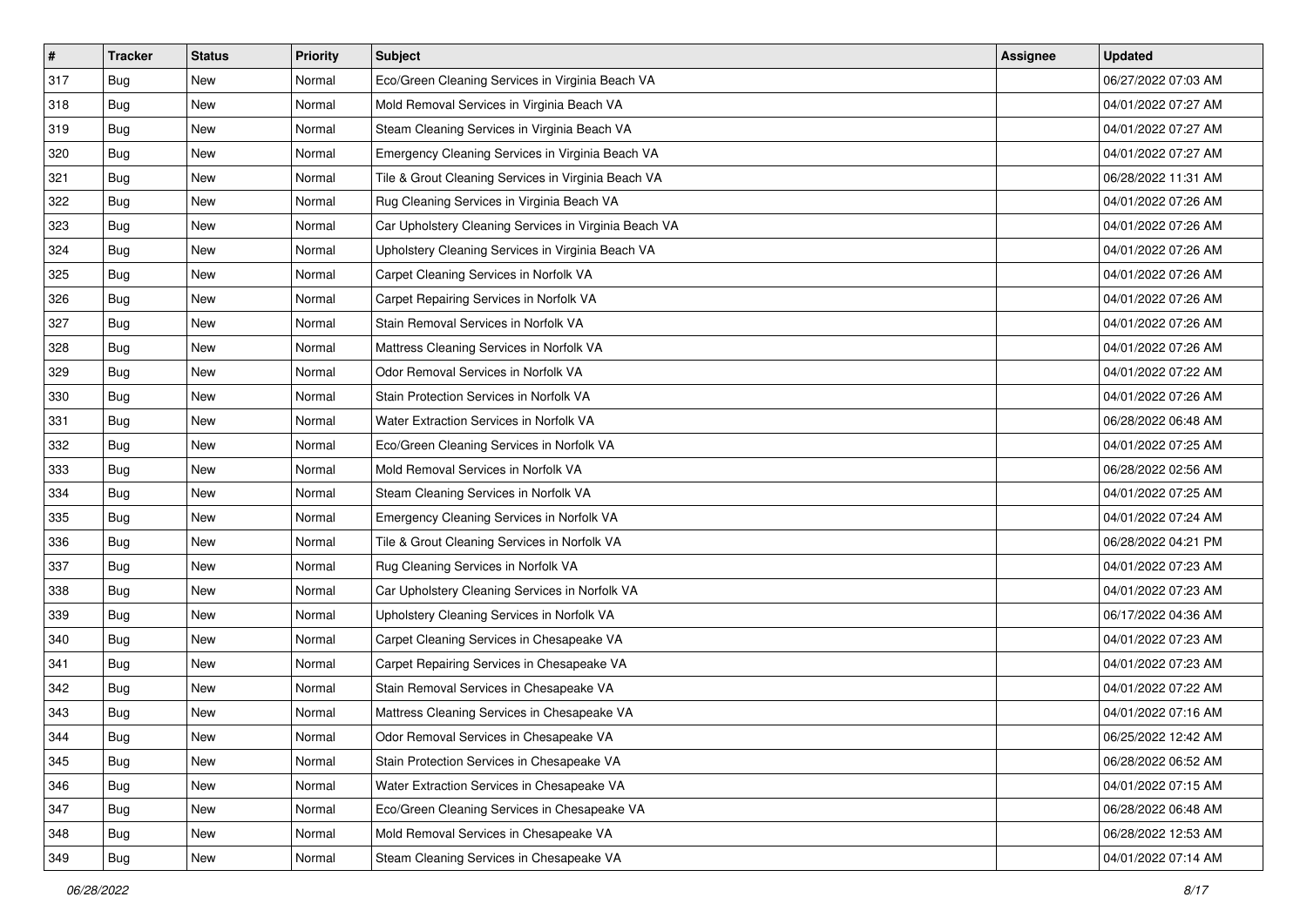| #   | <b>Tracker</b> | <b>Status</b> | <b>Priority</b> | Subject                                            | Assignee | <b>Updated</b>      |
|-----|----------------|---------------|-----------------|----------------------------------------------------|----------|---------------------|
| 350 | <b>Bug</b>     | New           | Normal          | Emergency Cleaning Services in Chesapeake VA       |          | 04/01/2022 07:14 AM |
| 351 | <b>Bug</b>     | New           | Normal          | Emergency Cleaning Services in Chesapeake VA       |          | 04/01/2022 07:14 AM |
| 352 | Bug            | New           | Normal          | Tile & Grout Cleaning Services in Chesapeake VA    |          | 06/27/2022 06:39 PM |
| 353 | Bug            | <b>New</b>    | Normal          | Rug Cleaning Services in Chesapeake VA             |          | 04/01/2022 07:14 AM |
| 354 | <b>Bug</b>     | New           | Normal          | Car Upholstery Cleaning Services in Chesapeake VA  |          | 04/01/2022 07:14 AM |
| 355 | <b>Bug</b>     | New           | Normal          | Upholstery Cleaning Services in Chesapeake VA      |          | 04/01/2022 07:14 AM |
| 356 | Bug            | New           | Normal          | Moving Services in Baltimore MD                    |          | 04/01/2022 07:13 AM |
| 357 | Bug            | New           | Normal          | Furniture Assembly Services in Baltimore MD        |          | 04/01/2022 07:12 AM |
| 358 | Bug            | New           | Normal          | Office Moving Services in Baltimore MD             |          | 04/01/2022 07:13 AM |
| 359 | Bug            | New           | Normal          | Local Moving Services in Baltimore MD              |          | 04/01/2022 07:15 AM |
| 360 | Bug            | New           | Normal          | Auto Transport Services in Baltimore MD            |          | 04/01/2022 07:13 AM |
| 361 | Bug            | New           | Normal          | Junk Removal Services in Baltimore MD              |          | 04/01/2022 07:13 AM |
| 362 | Bug            | New           | Normal          | Moving Services in Washington DC                   |          | 04/01/2022 07:13 AM |
| 363 | Bug            | New           | Normal          | Furniture Assembly Services in Washington DC       |          | 04/01/2022 07:13 AM |
| 364 | <b>Bug</b>     | New           | Normal          | Office Moving Services in Washington DC            |          | 04/01/2022 07:13 AM |
| 365 | Bug            | New           | Normal          | Local Moving Services in Washington DC             |          | 04/01/2022 07:12 AM |
| 366 | Bug            | <b>New</b>    | Normal          | Auto Transport Services in Washington DC           |          | 04/01/2022 07:12 AM |
| 367 | <b>Bug</b>     | <b>New</b>    | Normal          | Junk Removal Services in Washington DC             |          | 04/01/2022 07:12 AM |
| 368 | Bug            | New           | Normal          | Moving Services in Arlington County VA             |          | 04/01/2022 07:12 AM |
| 369 | <b>Bug</b>     | New           | Normal          | Furniture Assembly Services in Arlington County VA |          | 04/01/2022 07:12 AM |
| 370 | Bug            | New           | Normal          | Office Moving Services in Arlington County VA      |          | 04/01/2022 07:16 AM |
| 371 | <b>Bug</b>     | New           | Normal          | Local Moving Services in Arlington County VA       |          | 04/01/2022 07:13 AM |
| 372 | <b>Bug</b>     | New           | Normal          | Auto Transport Services in Arlington County VA     |          | 06/27/2022 01:42 AM |
| 373 | Bug            | New           | Normal          | Junk Removal Services in Arlington County VA       |          | 04/01/2022 07:18 AM |
| 374 | <b>Bug</b>     | New           | Normal          | Moving Services in Fairfax VA                      |          | 04/01/2022 07:18 AM |
| 375 | Bug            | New           | Normal          | Furniture Assembly Services in Fairfax VA          |          | 04/01/2022 07:18 AM |
| 376 | <b>Bug</b>     | <b>New</b>    | Normal          | Office Moving Services in Fairfax VA               |          | 04/01/2022 07:17 AM |
| 377 | <b>Bug</b>     | New           | Normal          | Local Moving Services in Fairfax VA                |          | 04/01/2022 07:17 AM |
| 378 | Bug            | New           | Normal          | Auto Transport Services in Fairfax VA              |          | 04/01/2022 07:17 AM |
| 379 | Bug            | New           | Normal          | Junk Removal Services in Fairfax VA                |          | 04/01/2022 07:17 AM |
| 380 | <b>Bug</b>     | New           | Normal          | Moving Services in McLean VA                       |          | 06/28/2022 04:45 PM |
| 381 | <b>Bug</b>     | New           | Normal          | Furniture Assembly Services in McLean VA           |          | 04/01/2022 07:17 AM |
| 382 | <b>Bug</b>     | New           | Normal          | Office Moving Services in McLean VA                |          | 04/01/2022 07:17 AM |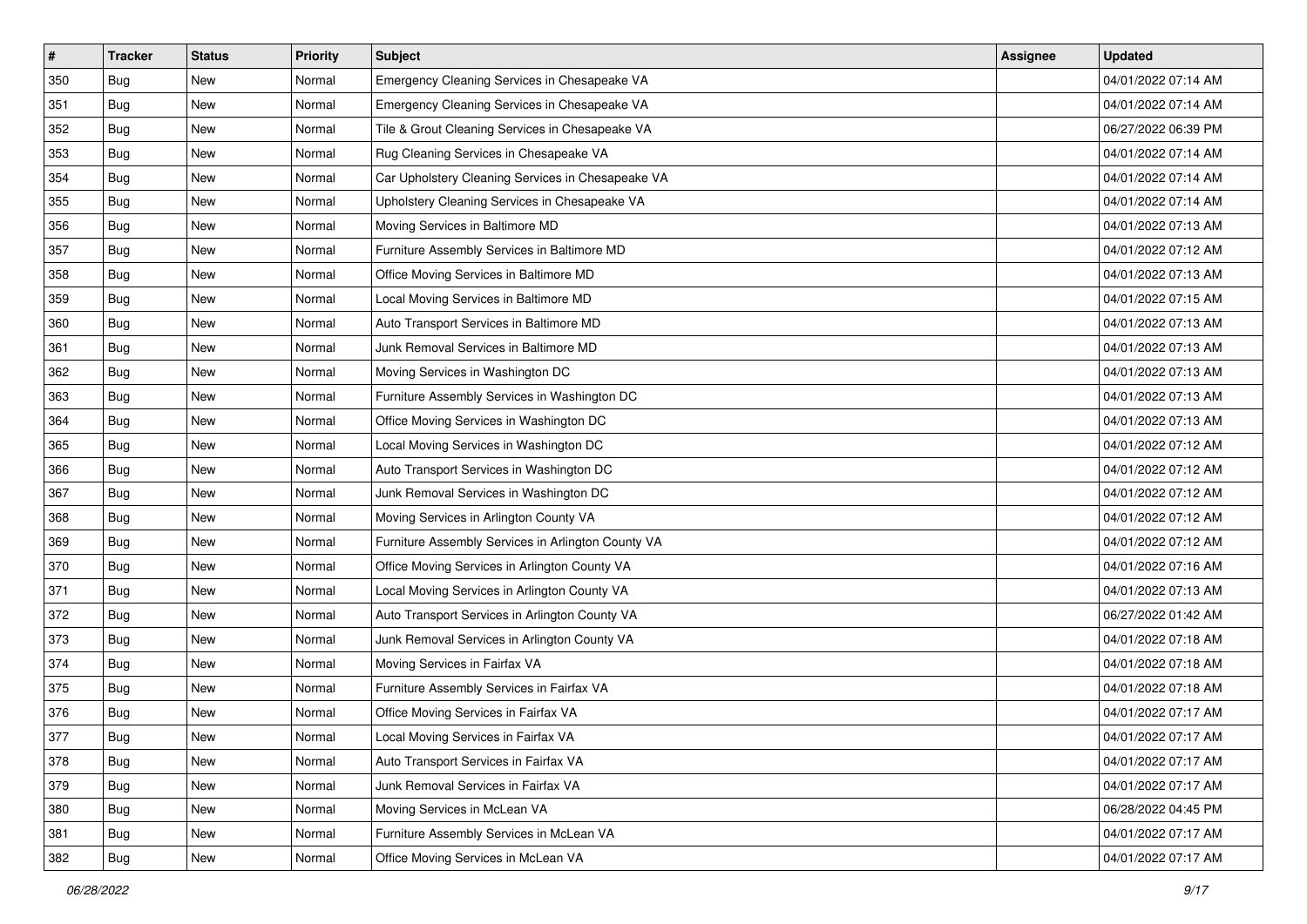| #   | <b>Tracker</b> | <b>Status</b> | <b>Priority</b> | <b>Subject</b>                                 | <b>Assignee</b> | <b>Updated</b>      |
|-----|----------------|---------------|-----------------|------------------------------------------------|-----------------|---------------------|
| 383 | Bug            | New           | Normal          | Local Moving Services in McLean VA             |                 | 04/01/2022 07:17 AM |
| 384 | <b>Bug</b>     | <b>New</b>    | Normal          | Auto Transport Services in McLean VA           |                 | 04/01/2022 07:17 AM |
| 385 | <b>Bug</b>     | New           | Normal          | Junk Removal Services in McLean VA             |                 | 04/01/2022 07:15 AM |
| 386 | Bug            | <b>New</b>    | Normal          | Moving Services in Sterling VA                 |                 | 04/01/2022 07:16 AM |
| 387 | <b>Bug</b>     | New           | Normal          | Furniture Assembly Services in Sterling VA     |                 | 04/01/2022 07:18 AM |
| 388 | Bug            | New           | Normal          | Office Moving Services in Sterling VA          |                 | 04/01/2022 07:16 AM |
| 389 | <b>Bug</b>     | New           | Normal          | Local Moving Services in Sterling VA           |                 | 04/01/2022 07:16 AM |
| 390 | <b>Bug</b>     | New           | Normal          | Auto Transport Services in Sterling VA         |                 | 04/01/2022 07:16 AM |
| 391 | i Bug          | New           | Normal          | Junk Removal Services in Sterling VA           |                 | 04/01/2022 07:16 AM |
| 392 | <b>Bug</b>     | New           | Normal          | Moving Services in Annapolis MD                |                 | 04/01/2022 07:16 AM |
| 393 | <b>Bug</b>     | New           | Normal          | Furniture Assembly Services in Annapolis MD    |                 | 04/01/2022 07:16 AM |
| 394 | <b>Bug</b>     | New           | Normal          | Office Moving Services in Annapolis MD         |                 | 04/01/2022 07:15 AM |
| 395 | <b>Bug</b>     | New           | Normal          | Local Moving Services in Annapolis MD          |                 | 04/01/2022 07:15 AM |
| 396 | <b>Bug</b>     | New           | Normal          | Auto Transport Services in Annapolis MD        |                 | 04/01/2022 07:15 AM |
| 397 | <b>Bug</b>     | New           | Normal          | Junk Removal Services in Annapolis MD          |                 | 04/01/2022 07:15 AM |
| 398 | <b>Bug</b>     | New           | Normal          | Moving Services in Potomac MD                  |                 | 04/01/2022 07:32 AM |
| 399 | Bug            | New           | Normal          | Furniture Assembly Services in Potomac MD      |                 | 04/01/2022 07:15 AM |
| 400 | <b>Bug</b>     | New           | Normal          | Office Moving Services in Potomac MD           |                 | 06/27/2022 12:57 PM |
| 401 | <b>Bug</b>     | New           | Normal          | Local Moving Services in Potomac MD            |                 | 04/01/2022 07:48 AM |
| 402 | <b>Bug</b>     | <b>New</b>    | Normal          | Auto Transport Services in Potomac MD          |                 | 04/01/2022 07:47 AM |
| 403 | Bug            | New           | Normal          | Junk Removal Services in Potomac MD            |                 | 04/01/2022 07:47 AM |
| 404 | Bug            | New           | Normal          | Moving Services in Gaithersburg MD             |                 | 04/01/2022 07:47 AM |
| 405 | <b>Bug</b>     | New           | Normal          | Furniture Assembly Services in Gaithersburg MD |                 | 04/01/2022 07:47 AM |
| 406 | Bug            | New           | Normal          | Office Moving Services in Gaithersburg MD      |                 | 04/01/2022 07:47 AM |
| 407 | <b>Bug</b>     | New           | Normal          | Upholstery Cleaning Boston MA                  |                 | 04/01/2022 07:47 AM |
| 408 | Bug            | New           | Normal          | Carpet Cleaning Boston MA                      |                 | 04/01/2022 07:47 AM |
| 409 | <b>Bug</b>     | <b>New</b>    | Normal          | Floor Stripping Boston MA                      |                 | 04/01/2022 07:47 AM |
| 410 | <b>Bug</b>     | New           | Normal          | Floor Waxing Boston MA                         |                 | 04/01/2022 07:47 AM |
| 411 | <b>Bug</b>     | New           | Normal          | Floor Cleaning Boston MA                       |                 | 04/01/2022 07:47 AM |
| 412 | <b>Bug</b>     | New           | Normal          | Germs Removal Boston MA                        |                 | 04/01/2022 07:47 AM |
| 413 | <b>Bug</b>     | New           | Normal          | Commercial Floor Cleaning Boston MA            |                 | 04/01/2022 07:45 AM |
| 414 | <b>Bug</b>     | New           | Normal          | Residential Floor Cleaning Boston MA           |                 | 04/01/2022 07:46 AM |
| 415 | <b>Bug</b>     | New           | Normal          | Upholstery Cleaning Somerville MA              |                 | 04/01/2022 07:48 AM |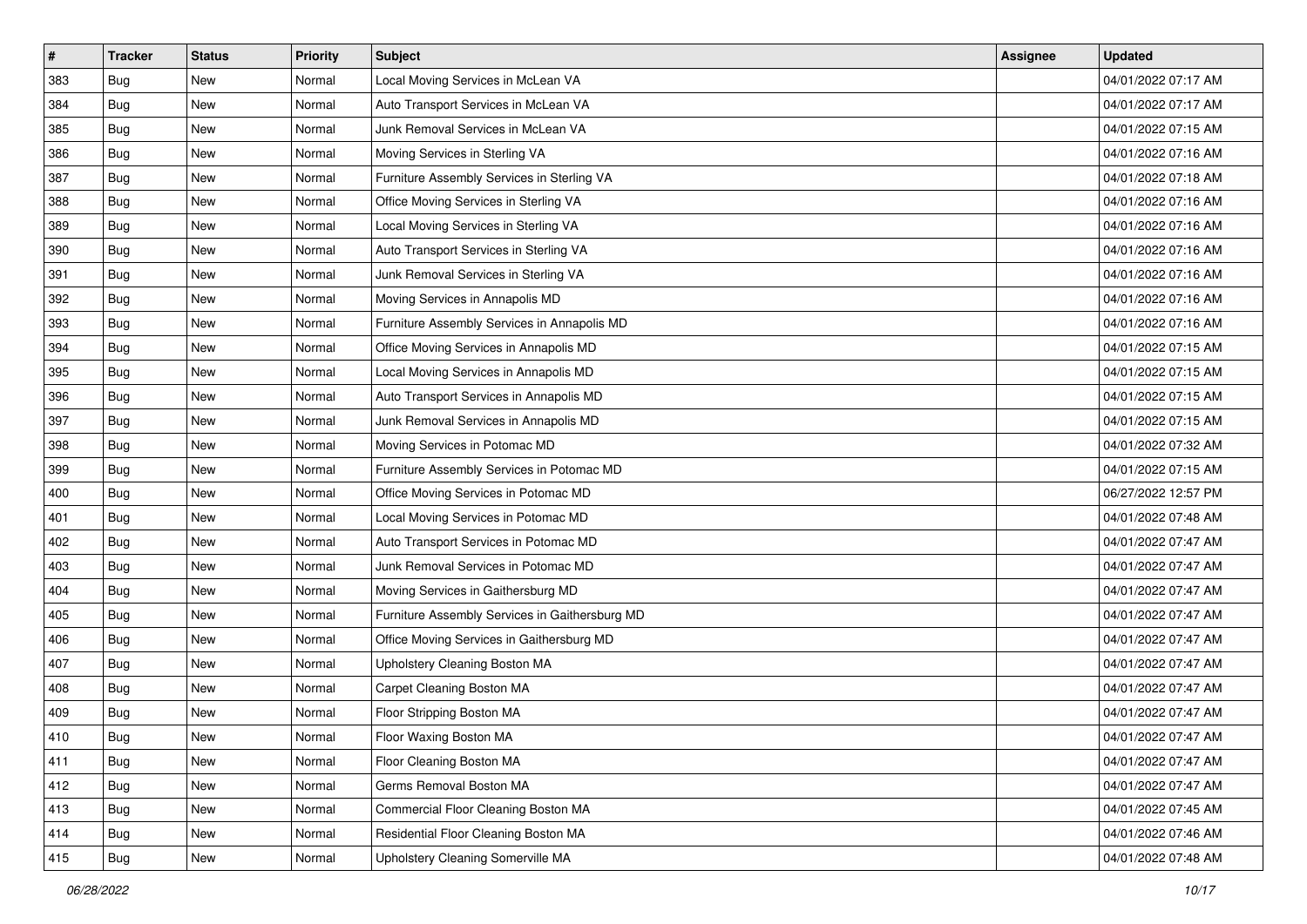| $\pmb{\#}$ | <b>Tracker</b> | <b>Status</b> | <b>Priority</b> | <b>Subject</b>                           | Assignee | <b>Updated</b>      |
|------------|----------------|---------------|-----------------|------------------------------------------|----------|---------------------|
| 416        | <b>Bug</b>     | New           | Normal          | Carpet Cleaning Somerville MA            |          | 04/01/2022 07:46 AM |
| 417        | <b>Bug</b>     | <b>New</b>    | Normal          | Floor Stripping Somerville MA            |          | 04/01/2022 07:46 AM |
| 418        | Bug            | New           | Normal          | Floor Waxing Somerville MA               |          | 04/01/2022 07:46 AM |
| 419        | <b>Bug</b>     | <b>New</b>    | Normal          | Floor Cleaning Somerville MA             |          | 04/01/2022 07:46 AM |
| 420        | Bug            | <b>New</b>    | Normal          | Germs Removal Somerville MA              |          | 04/01/2022 07:46 AM |
| 421        | <b>Bug</b>     | New           | Normal          | Commercial Floor Cleaning Somerville MA  |          | 04/01/2022 07:46 AM |
| 422        | <b>Bug</b>     | New           | Normal          | Residential Floor Cleaning Somerville MA |          | 04/01/2022 07:46 AM |
| 423        | Bug            | New           | Normal          | Upholstery Cleaning Brookline MA         |          | 04/01/2022 07:46 AM |
| 424        | <b>Bug</b>     | <b>New</b>    | Normal          | Carpet Cleaning Brookline MA             |          | 04/01/2022 07:45 AM |
| 425        | <b>Bug</b>     | <b>New</b>    | Normal          | Floor Stripping Brookline MA             |          | 04/01/2022 07:45 AM |
| 426        | <b>Bug</b>     | New           | Normal          | Floor Waxing Brookline MA                |          | 04/01/2022 07:49 AM |
| 427        | <b>Bug</b>     | New           | Normal          | Floor Cleaning Brookline MA              |          | 04/01/2022 07:46 AM |
| 428        | <b>Bug</b>     | <b>New</b>    | Normal          | Germs Removal Brookline MA               |          | 04/01/2022 07:47 AM |
| 429        | <b>Bug</b>     | <b>New</b>    | Normal          | Germs Removal Brookline MA               |          | 04/01/2022 07:51 AM |
| 430        | <b>Bug</b>     | <b>New</b>    | Normal          | Commercial Floor Cleaning Brookline MA   |          | 04/01/2022 07:50 AM |
| 431        | Bug            | New           | Normal          | Residential Floor Cleaning Brookline MA  |          | 04/01/2022 07:50 AM |
| 432        | Bug            | <b>New</b>    | Normal          | Upholstery Cleaning Newton MA            |          | 04/01/2022 07:50 AM |
| 433        | <b>Bug</b>     | <b>New</b>    | Normal          | Carpet Cleaning Newton MA                |          | 04/01/2022 07:50 AM |
| 434        | <b>Bug</b>     | New           | Normal          | Floor Stripping Newton MA                |          | 04/01/2022 07:50 AM |
| 435        | <b>Bug</b>     | <b>New</b>    | Normal          | Floor Waxing Newton MA                   |          | 04/01/2022 07:50 AM |
| 436        | <b>Bug</b>     | New           | Normal          | Floor Cleaning Newton MA                 |          | 04/01/2022 07:50 AM |
| 437        | <b>Bug</b>     | <b>New</b>    | Normal          | Germs Removal Newton MA                  |          | 04/01/2022 07:50 AM |
| 438        | <b>Bug</b>     | <b>New</b>    | Normal          | Commercial Floor Cleaning Newton MA      |          | 04/01/2022 07:50 AM |
| 439        | <b>Bug</b>     | New           | Normal          | Residential Floor Cleaning Newton MA     |          | 04/01/2022 07:49 AM |
| 440        | <b>Bug</b>     | New           | Normal          | Upholstery Cleaning Watertown MA         |          | 04/01/2022 07:49 AM |
| 441        | <b>Bug</b>     | New           | Normal          | Carpet Cleaning Watertown MA             |          | 06/02/2022 06:00 PM |
| 442        | <b>Bug</b>     | New           | Normal          | Floor Stripping Watertown MA             |          | 04/01/2022 07:49 AM |
| 443        | Bug            | New           | Normal          | Floor Waxing Watertown MA                |          | 04/01/2022 07:51 AM |
| 444        | <b>Bug</b>     | New           | Normal          | Floor Cleaning Watertown MA              |          | 04/01/2022 07:49 AM |
| 445        | <b>Bug</b>     | New           | Normal          | Germs Removal Watertown MA               |          | 04/01/2022 07:49 AM |
| 446        | Bug            | New           | Normal          | Commercial Floor Cleaning Watertown MA   |          | 04/01/2022 07:49 AM |
| 447        | <b>Bug</b>     | New           | Normal          | Residential Floor Cleaning Watertown MA  |          | 04/01/2022 07:49 AM |
| 448        | <b>Bug</b>     | New           | Normal          | Upholstery Cleaning Quincy MA            |          | 04/01/2022 07:48 AM |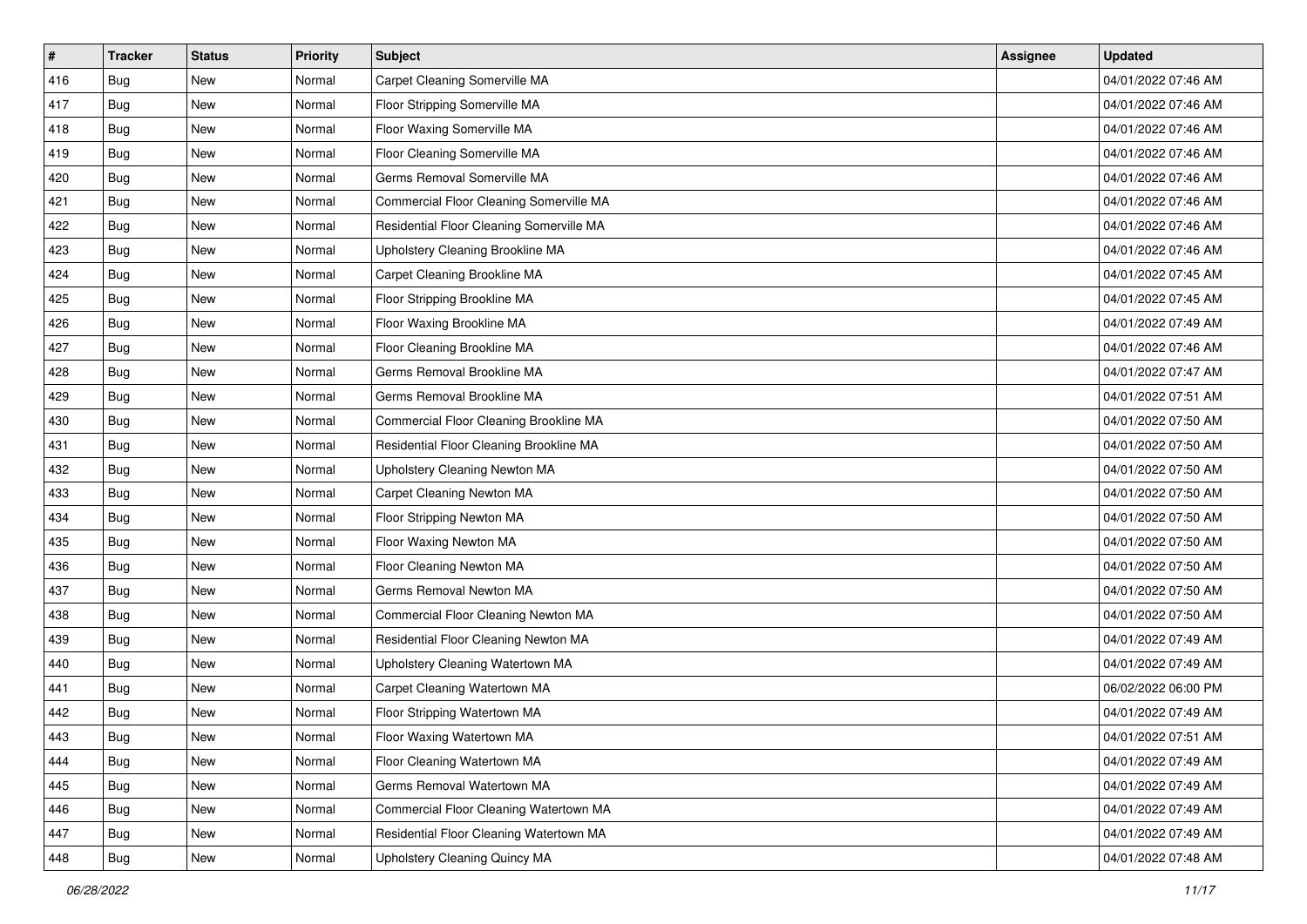| #   | <b>Tracker</b> | <b>Status</b> | <b>Priority</b> | <b>Subject</b>                                 | Assignee | <b>Updated</b>      |
|-----|----------------|---------------|-----------------|------------------------------------------------|----------|---------------------|
| 449 | Bug            | New           | Normal          | Carpet Cleaning Quincy MA                      |          | 04/01/2022 07:48 AM |
| 450 | Bug            | New           | Normal          | Floor Stripping Quincy MA                      |          | 06/27/2022 01:48 PM |
| 451 | <b>Bug</b>     | New           | Normal          | Floor Waxing Quincy MA                         |          | 04/01/2022 07:48 AM |
| 452 | <b>Bug</b>     | <b>New</b>    | Normal          | Floor Cleaning Quincy MA                       |          | 04/01/2022 07:48 AM |
| 453 | <b>Bug</b>     | New           | Normal          | Germs Removal Quincy MA                        |          | 04/01/2022 07:48 AM |
| 454 | Bug            | New           | Normal          | Commercial Floor Cleaning Quincy MA            |          | 06/02/2022 05:59 PM |
| 455 | Bug            | New           | Normal          | Residential Floor Cleaning Quincy MA           |          | 04/01/2022 07:38 AM |
| 456 | Bug            | New           | Normal          | Upholstery Cleaning Medford MA                 |          | 04/01/2022 07:28 AM |
| 457 | Bug            | New           | Normal          | Carpet Cleaning Medford MA                     |          | 06/27/2022 05:21 PM |
| 458 | <b>Bug</b>     | New           | Normal          | Floor Stripping Medford MA                     |          | 04/01/2022 07:32 AM |
| 459 | <b>Bug</b>     | New           | Normal          | Floor Waxing Medford MA                        |          | 04/01/2022 07:32 AM |
| 460 | Bug            | New           | Normal          | Floor Cleaning Medford MA                      |          | 06/28/2022 01:07 PM |
| 461 | <b>Bug</b>     | <b>New</b>    | Normal          | Germs Removal Medford MA                       |          | 06/28/2022 04:15 AM |
| 462 | Bug            | New           | Normal          | Commercial Floor Cleaning Medford MA           |          | 04/01/2022 07:32 AM |
| 463 | Bug            | New           | Normal          | Residential Floor Cleaning Medford MA          |          | 04/01/2022 07:32 AM |
| 464 | <b>Bug</b>     | New           | Normal          | Upholstery Cleaning Westchester MA             |          | 06/28/2022 11:39 AM |
| 465 | Bug            | <b>New</b>    | Normal          | Carpet Cleaning Westchester MA                 |          | 06/27/2022 12:50 PM |
| 466 | <b>Bug</b>     | New           | Normal          | Floor Stripping Westchester MA                 |          | 06/28/2022 03:45 AM |
| 467 | Bug            | New           | Normal          | Floor Waxing Westchester MA                    |          | 04/01/2022 07:31 AM |
| 468 | Bug            | New           | Normal          | Floor Cleaning Westchester MA                  |          | 06/27/2022 02:41 AM |
| 469 | <b>Bug</b>     | New           | Normal          | Germs Removal Westchester MA                   |          | 06/28/2022 10:40 AM |
| 470 | Bug            | New           | Normal          | Commercial Floor Cleaning Westchester MA       |          | 06/28/2022 04:16 AM |
| 471 | <b>Bug</b>     | New           | Normal          | Residential Floor Cleaning Westchester MA      |          | 06/28/2022 12:23 PM |
| 472 | <b>Bug</b>     | New           | Normal          | Upholstery Cleaning Arlington MA               |          | 04/01/2022 07:31 AM |
| 473 | <b>Bug</b>     | New           | Normal          | Floor Stripping Arlington MA                   |          | 06/28/2022 04:29 AM |
| 474 | <b>Bug</b>     | New           | Normal          | Floor Waxing Arlington MA                      |          | 06/27/2022 03:03 AM |
| 475 | <b>Bug</b>     | <b>New</b>    | Normal          | Floor Cleaning Arlington MA                    |          | 06/28/2022 06:51 AM |
| 477 | <b>Bug</b>     | New           | Normal          | What Does Online Coupon Mean?                  |          | 06/25/2022 11:15 PM |
| 478 | Feature        | New           | Normal          | Is it safe to install third-party WhatsApp GB? |          | 06/28/2022 12:29 PM |
| 479 | <b>Bug</b>     | New           | Normal          | Limousine Service Bellevue WA                  |          | 06/27/2022 04:37 PM |
| 480 | <b>Bug</b>     | New           | Normal          | Nur Online Shop                                |          | 06/28/2022 08:13 AM |
| 481 | <b>Bug</b>     | New           | Normal          | Nur Online Shop                                |          | 06/27/2022 11:05 PM |
| 482 | <b>Bug</b>     | New           | Normal          | <b>Text Window</b>                             |          | 06/28/2022 01:42 PM |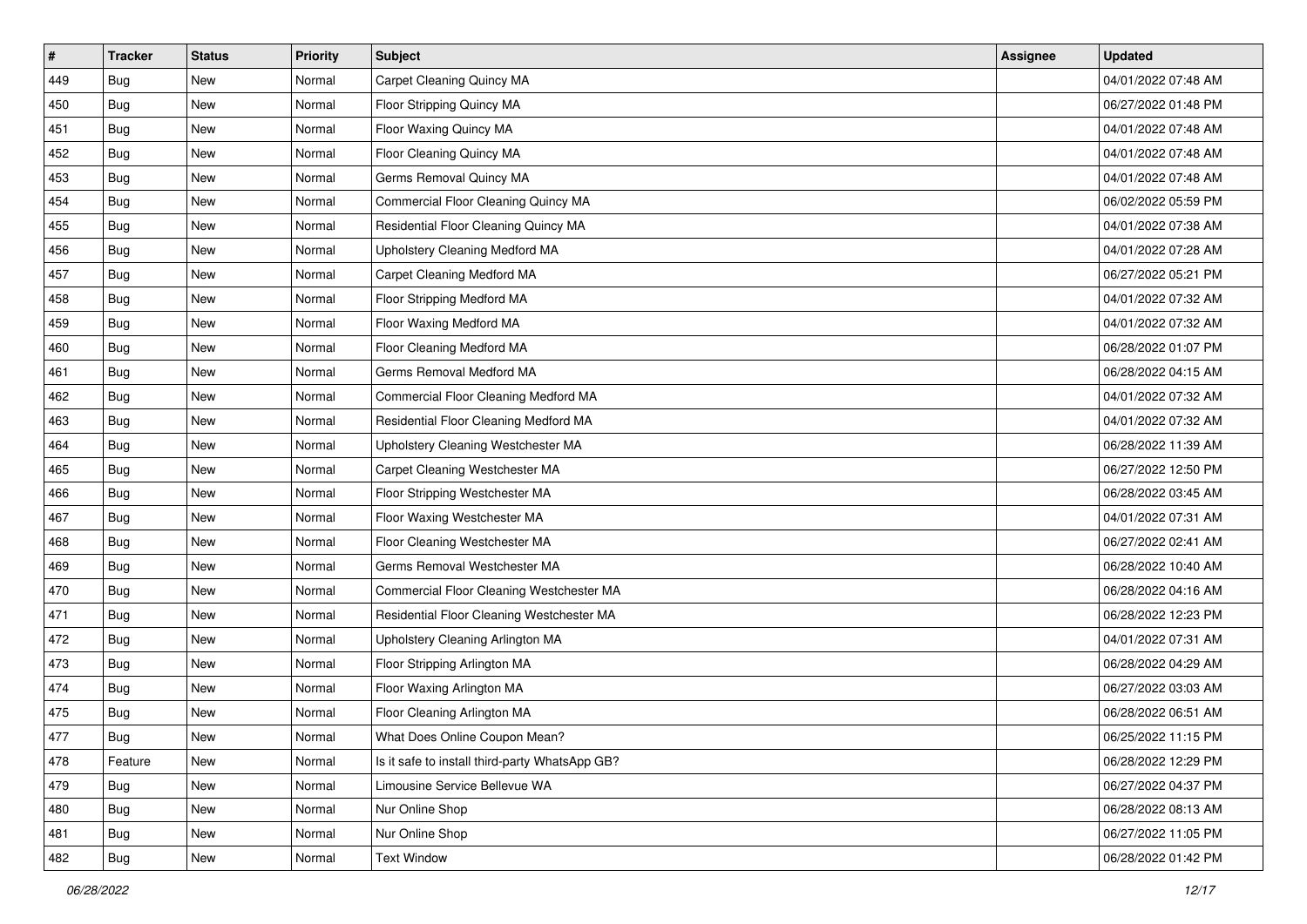| $\#$ | <b>Tracker</b> | <b>Status</b> | <b>Priority</b> | <b>Subject</b>                                                                           | <b>Assignee</b>        | <b>Updated</b>      |
|------|----------------|---------------|-----------------|------------------------------------------------------------------------------------------|------------------------|---------------------|
| 483  | Bug            | <b>New</b>    | Normal          | UK best essay writing service                                                            |                        | 06/28/2022 01:35 AM |
| 484  | <b>Bug</b>     | <b>New</b>    | Normal          | UK best essay writing service                                                            |                        | 06/27/2022 02:01 PM |
| 485  | Bug            | Closed        | Normal          | 10 Best Apps for Ringtones for the iPhone                                                |                        | 06/28/2022 01:00 PM |
| 487  | <b>Bug</b>     | <b>New</b>    | Normal          | Cheap Fake Dunks                                                                         |                        | 06/28/2022 01:05 PM |
| 488  | <b>Bug</b>     | <b>New</b>    | Normal          | Quick solution to solve cash app dispute by the technical team                           |                        | 06/27/2022 02:04 AM |
| 489  | <b>Bug</b>     | <b>New</b>    | Normal          | Get cash app refund instantly if sent to the wrong person                                |                        | 06/28/2022 04:37 PM |
| 490  | <b>Bug</b>     | <b>New</b>    | Normal          | Unlock cash app account by getting quick solutions from the technical executives         |                        | 06/28/2022 03:42 AM |
| 491  | Feature        | <b>New</b>    | Normal          | Automatically download and paste Reddit wallpapers into Windows                          |                        | 06/28/2022 03:19 PM |
| 492  | <b>Bug</b>     | New           | Normal          | HD Streamz MOD APK v3.5.5 (Keine Werbung)                                                |                        | 06/28/2022 01:41 AM |
| 494  | <b>Bug</b>     | <b>New</b>    | Normal          | <b>Buy Discussion Post</b>                                                               |                        | 06/28/2022 09:10 AM |
| 495  | <b>Bug</b>     | New           | Normal          | Twitch Clip Downloader Download Twitch Clips Online 2021                                 |                        | 06/28/2022 01:38 AM |
| 496  | <b>Bug</b>     | New           | Normal          | What is Live NetTV?                                                                      |                        | 06/28/2022 03:58 PM |
| 497  | <b>Bug</b>     | <b>New</b>    | Normal          | Fake Nike Dunk Low Off-White Lot 50                                                      |                        | 06/28/2022 07:07 AM |
| 498  | <b>Bug</b>     | New           | Normal          | Téléchargeur SoundCloud : SoundCloud en Mp3                                              | Christophe<br>Garion   | 06/28/2022 03:54 AM |
| 499  | Feature        | <b>New</b>    | Normal          | Discover The Premium Features Of Spotify Mod Apk                                         |                        | 06/28/2022 02:06 PM |
| 500  | Bug            | New           | Normal          | Simply contact the technical team, to find the solution to cash app refund problems.     | Pierre-Loïc<br>Garoche | 06/28/2022 08:00 AM |
| 501  | <b>Bug</b>     | <b>New</b>    | Normal          | How Do I Annihilate Cash App Transfer Failed Problems Effectively                        | Pierre-Loïc<br>Garoche | 06/28/2022 11:37 AM |
| 502  | <b>Bug</b>     | <b>New</b>    | Normal          | Les instructions pour définir des sonneries pour iPhone sont simples et faciles à suivre |                        | 06/27/2022 07:52 PM |
| 503  | <b>Bug</b>     | <b>New</b>    | Normal          | Youtube Premium Apk free download for Android                                            |                        | 06/28/2022 02:42 PM |
| 504  | <b>Bug</b>     | <b>New</b>    | Normal          | A beginner should always look for online Java assignment help!                           |                        | 06/28/2022 02:21 AM |
| 505  | <b>Bug</b>     | New           | Normal          | www.trendmicro.com/activate                                                              |                        | 06/28/2022 01:33 PM |
| 506  | <b>Bug</b>     | <b>New</b>    | Normal          | www.trendmicro.com/activate                                                              |                        | 06/28/2022 10:56 AM |
| 507  | Bug            | New           | Normal          | central.bitdefender.com                                                                  |                        | 06/27/2022 09:13 PM |
| 508  | <b>Bug</b>     | New           | Normal          | hire a professional dissertation help                                                    |                        | 06/28/2022 04:58 PM |
| 509  | Feature        | New           | Normal          | Fashion                                                                                  | Anonymous              | 06/27/2022 06:39 PM |
| 510  | Feature        | New           | Normal          | Fashion                                                                                  | Anonymous              | 06/28/2022 10:45 AM |
| 511  | Feature        | New           | Normal          | Fashion                                                                                  | Anonymous              | 06/27/2022 12:17 AM |
| 512  | Bug            | New           | Normal          | The Importance Of Using Custom Writing Services                                          |                        | 06/27/2022 07:52 PM |
| 513  | <b>Bug</b>     | New           | Normal          | Unlock cash app account using the easy steps:                                            | Anonymous              | 06/28/2022 08:44 AM |
| 514  | Bug            | New           | Normal          | Trans-Caribbean                                                                          |                        | 06/28/2022 11:08 AM |
| 515  | <b>Bug</b>     | New           | Normal          | Fragment Nike Dunk High Tokyo Fake                                                       |                        | 06/28/2022 04:43 AM |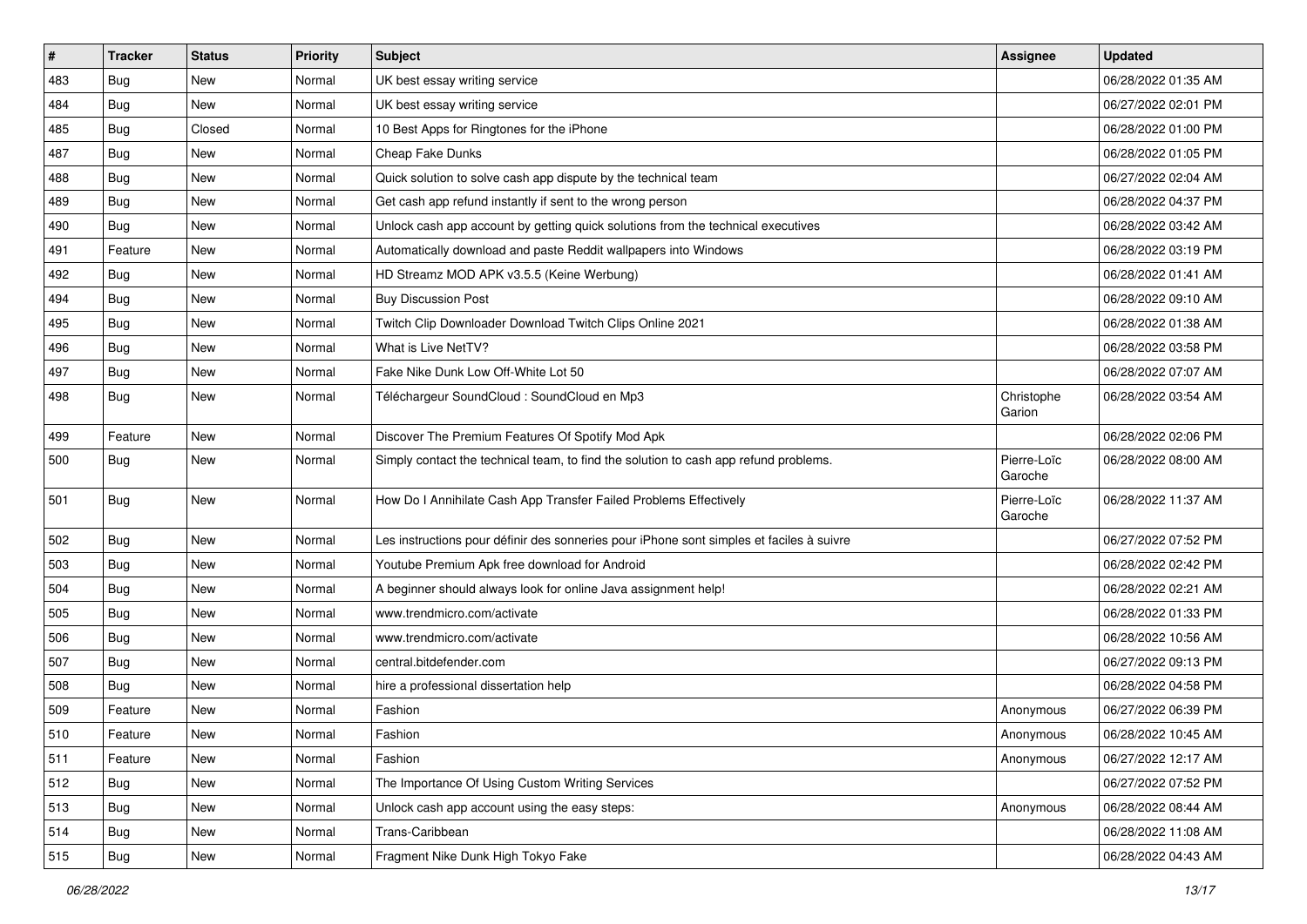| $\vert$ # | <b>Tracker</b> | <b>Status</b> | <b>Priority</b> | <b>Subject</b>                                                             | <b>Assignee</b>        | <b>Updated</b>      |
|-----------|----------------|---------------|-----------------|----------------------------------------------------------------------------|------------------------|---------------------|
| 516       | <b>Bug</b>     | <b>New</b>    | Normal          | Does Cash App Help To Get Cash App Refund Without Any Interruption?        |                        | 06/28/2022 12:20 AM |
| 517       | Bug            | <b>New</b>    | Normal          | Proficient tips to take help of cash app support professionals:            |                        | 06/26/2022 07:34 AM |
| 518       | Bug            | <b>New</b>    | Normal          | How To Check The Balance Of Cash App Account By Taking Cash App Support?   |                        | 06/27/2022 03:46 AM |
| 519       | <b>Bug</b>     | <b>New</b>    | Normal          | Are you finding online UK Assignment writers?                              |                        | 06/28/2022 06:36 AM |
| 520       | <b>Bug</b>     | New           | Normal          | What Is The Major Role Of Cash.app/Help and Support Page?                  |                        | 06/28/2022 10:45 AM |
| 521       | Feature        | <b>New</b>    | Normal          | Check out the Cash app Card balance for an overdraft.                      | Pierre-Loïc<br>Garoche | 06/26/2022 04:22 AM |
| 522       | Feature        | <b>New</b>    | Normal          | Can You Check App Limits, If Cash app won't let me send money?             |                        | 06/28/2022 04:46 AM |
| 523       | <b>Bug</b>     | New           | Normal          | What Is The Right Google Account Recovery Aid To Regain Account Access?    | Pierre-Loïc<br>Garoche | 06/28/2022 05:17 AM |
| 524       | <b>Bug</b>     | <b>New</b>    | Normal          | How Does Google Account Recovery Work If Your Account Is Hacked?           |                        | 06/28/2022 12:36 PM |
| 525       | Bug            | <b>New</b>    | Normal          | If you don't have a QR code: How to activate cash app card in app          |                        | 06/28/2022 12:04 PM |
| 526       | Bug            | <b>New</b>    | Normal          | Soundcloud to mp3 converter - Download Soundcloud songs                    |                        | 06/27/2022 01:55 PM |
| 527       | Feature        | <b>New</b>    | Normal          | My Teachers                                                                |                        | 06/28/2022 07:30 AM |
| 528       | <b>Bug</b>     | <b>New</b>    | Normal          | Korean Mag                                                                 |                        | 06/27/2022 08:14 AM |
| 529       | Bug            | New           | Normal          | Thop TV APK - Free Download for Android                                    |                        | 06/28/2022 11:37 AM |
| 530       | Bug            | <b>New</b>    | Normal          | Cheap Assignment Writing Service UK                                        | Anonymous              | 06/28/2022 02:26 PM |
| 531       | <b>Bug</b>     | <b>New</b>    | Normal          | Cheap Assignment Writing Service UK                                        | Anonymous              | 06/28/2022 11:11 AM |
| 532       | Bug            | <b>New</b>    | Normal          | My Assignment Help                                                         |                        | 06/28/2022 02:53 PM |
| 533       | <b>Bug</b>     | <b>New</b>    | Normal          | How to complete the homework assignments in economics in the easiest way?  |                        | 06/28/2022 03:14 PM |
| 534       | <b>Bug</b>     | <b>New</b>    | Normal          | Know how to initiate cash app refund by contacting the technical team      | Pierre-Loïc<br>Garoche | 06/27/2022 07:31 PM |
| 535       | <b>Bug</b>     | <b>New</b>    | Normal          | Getting Tangled Problems When You Try To Apply For Cash App Delete Account | Christophe<br>Garion   | 06/26/2022 04:51 PM |
| 536       | Bug            | <b>New</b>    | Normal          | How to check the balance on the cash app card                              | Hamza<br>Bourbouh      | 06/28/2022 02:59 PM |
| 537       | Bug            | <b>New</b>    | Normal          | Get tech assistance with customer support on ATT Yahoo email login issue.  |                        | 06/28/2022 06:20 AM |
| 538       | Bug            | <b>New</b>    | Normal          | Will cash app refund money if scammed quickly?                             |                        | 06/27/2022 10:25 AM |
| 539       | <b>Bug</b>     | <b>New</b>    | Normal          | Do you want to know how to activate cash card through phone number?        |                        | 04/01/2022 09:25 AM |
| 540       | <b>Bug</b>     | <b>New</b>    | Normal          | Why Haven't I Received My Cash App Card? Can I get t the reasons behind it |                        | 06/27/2022 04:54 PM |
| 541       | Bug            | <b>New</b>    | Normal          | How to fix the cash app payment failed errors?                             |                        | 06/28/2022 10:57 AM |
| 542       | <b>Bug</b>     | New           | Normal          | Web N Logo Design                                                          |                        | 06/27/2022 07:02 PM |
| 543       | Feature        | <b>New</b>    | Normal          | Get tech assistance with customer support on ATT Yahoo email login issue.  |                        | 06/24/2022 05:08 PM |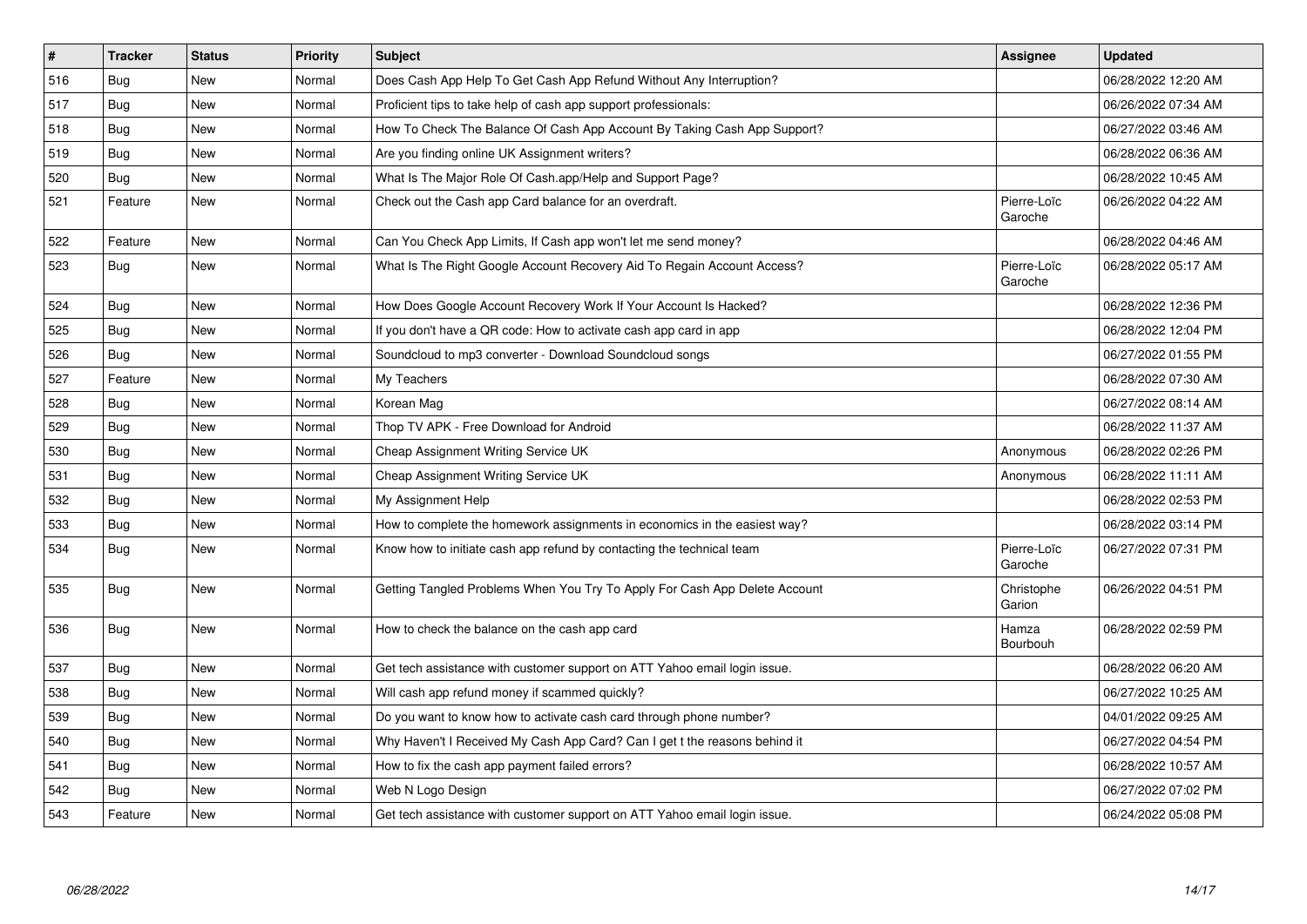| #   | <b>Tracker</b> | <b>Status</b> | <b>Priority</b> | <b>Subject</b>                                                                                                                                                                                                                                    | Assignee               | <b>Updated</b>      |
|-----|----------------|---------------|-----------------|---------------------------------------------------------------------------------------------------------------------------------------------------------------------------------------------------------------------------------------------------|------------------------|---------------------|
| 544 | <b>Bug</b>     | New           | Normal          | Hey! I had a very cool idea to order our general picture on canvas for my family as a gift. But couldn't find a<br>good one. Once my friend advised me this article in which I found what I was looking for and gave a cool gift to<br>my family. |                        | 06/27/2022 04:10 AM |
| 545 | Feature        | <b>New</b>    | Normal          | <b>Best Canvas Print Company</b>                                                                                                                                                                                                                  |                        | 06/28/2022 01:08 PM |
| 546 | Feature        | New           | Normal          | Quickbooks Error                                                                                                                                                                                                                                  |                        | 06/27/2022 03:44 PM |
| 547 | Bug            | <b>New</b>    | Normal          | Get rid of the issue of cash app down by calling experts.                                                                                                                                                                                         |                        | 06/26/2022 10:38 AM |
| 548 | Bug            | <b>New</b>    | Normal          | Web N Logo Design                                                                                                                                                                                                                                 |                        | 06/28/2022 08:24 AM |
| 549 | Bug            | <b>New</b>    | Normal          | Radio Luisteren                                                                                                                                                                                                                                   |                        | 06/26/2022 11:56 AM |
| 550 | Bug            | <b>New</b>    | Normal          | Nederland FM - beste manieren om naar internationale radio op internet te luisteren                                                                                                                                                               |                        | 06/27/2022 12:45 PM |
| 551 | Bug            | <b>New</b>    | Normal          | Why Do Students Need Online Best Dissertation Writing Services?                                                                                                                                                                                   |                        | 06/28/2022 03:03 AM |
| 552 | Feature        | New           | Normal          | Radio rfm and the benefits of radio rfm                                                                                                                                                                                                           |                        | 06/27/2022 01:44 PM |
| 553 | Bug            | <b>New</b>    | Normal          | Cinema HD APK - Free Movie Enjoyment App on Android                                                                                                                                                                                               |                        | 06/28/2022 02:34 PM |
| 554 | Bug            | <b>New</b>    | Normal          | XvideoStudio Video Editor APK Free Download on TechToDown                                                                                                                                                                                         |                        | 06/27/2022 08:59 PM |
| 555 | <b>Bug</b>     | <b>New</b>    | Normal          | web design development in hyderabad                                                                                                                                                                                                               |                        | 06/28/2022 05:01 AM |
| 556 | <b>Bug</b>     | <b>New</b>    | Normal          | Play Game Mod Apk With Your Friends                                                                                                                                                                                                               |                        | 06/27/2022 09:42 PM |
| 557 | Feature        | New           | Normal          | <b>Business Law Assignment Help</b>                                                                                                                                                                                                               |                        | 06/27/2022 08:31 PM |
| 558 | Feature        | New           | Normal          | <b>Stunning Classic Sofas</b>                                                                                                                                                                                                                     |                        | 06/27/2022 04:44 PM |
| 560 | Bug            | <b>New</b>    | Normal          | Whatsapp Aero - Make Your Phone Auto Connect                                                                                                                                                                                                      |                        | 04/01/2022 09:28 AM |
| 561 | <b>Bug</b>     | New           | Normal          | Enjoy the Full YouTube Premium Experience With YouTube Premium Membership                                                                                                                                                                         |                        | 06/27/2022 09:33 PM |
| 562 | <b>Bug</b>     | <b>New</b>    | Normal          | Learn Basic Mahjong Rules                                                                                                                                                                                                                         |                        | 06/23/2022 12:48 AM |
| 563 | Bug            | New           | Normal          | Understanding the Difference Between Free and Paid Mod Apks                                                                                                                                                                                       |                        | 06/28/2022 06:51 AM |
| 564 | Bug            | <b>New</b>    | Normal          | How To Install RepelisPlus On Your Android Phone?                                                                                                                                                                                                 |                        | 06/27/2022 12:23 PM |
| 565 | Bug            | <b>New</b>    | Normal          | How To Install RepelisPlus On Your Android Phone?                                                                                                                                                                                                 |                        | 06/28/2022 09:46 AM |
| 566 | Bug            | <b>New</b>    | Normal          | Kinemaster Pro Download - los App Review                                                                                                                                                                                                          |                        | 04/01/2022 09:27 AM |
| 567 | Bug            | <b>New</b>    | Normal          | Singapore assignment help                                                                                                                                                                                                                         |                        | 06/28/2022 04:12 AM |
| 568 | Bug            | <b>New</b>    | Normal          | Instale a versão mais recente do YouTube Premium                                                                                                                                                                                                  |                        | 06/27/2022 08:56 PM |
| 569 | Bug            | <b>New</b>    | Normal          | What is the incoming and outgoing mail server for Outlook IMAP settings?                                                                                                                                                                          | Pierre-Loïc<br>Garoche | 06/27/2022 02:29 AM |
| 570 | Bug            | New           | Normal          | What is Sutton bank cash app customer service phone number?                                                                                                                                                                                       | Pierre-Loïc<br>Garoche | 06/28/2022 03:09 PM |
| 571 | <b>Bug</b>     | New           | Normal          | How may the Cash app dispute your trade?                                                                                                                                                                                                          | Pierre-Loïc<br>Garoche | 06/28/2022 03:52 PM |
| 572 | Feature        | New           | Normal          | New features of WhatsApp Plus on Android phones                                                                                                                                                                                                   | Pierre-Loïc<br>Garoche | 06/27/2022 11:22 PM |
| 573 | Bug            | New           | Normal          | Experimente lo mejor en la aplicación Apk de juegos gratis                                                                                                                                                                                        |                        | 06/28/2022 12:55 AM |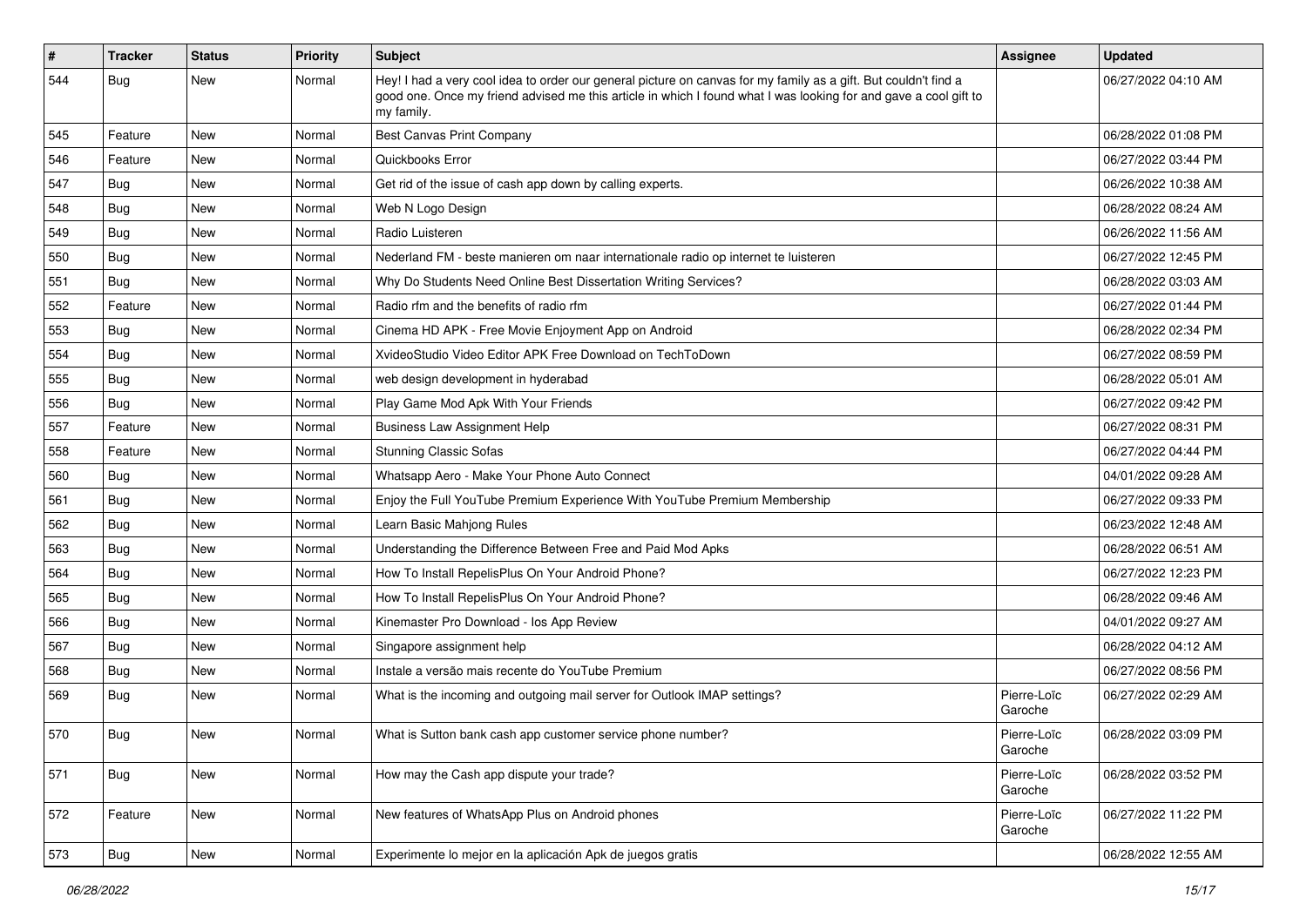| $\vert$ # | <b>Tracker</b> | <b>Status</b> | <b>Priority</b> | <b>Subject</b>                                                                                                                                                                                                                                                        | <b>Assignee</b>        | <b>Updated</b>      |
|-----------|----------------|---------------|-----------------|-----------------------------------------------------------------------------------------------------------------------------------------------------------------------------------------------------------------------------------------------------------------------|------------------------|---------------------|
| 574       | Bug            | <b>New</b>    | Normal          | How to fix the Epson printer offline issue due to a wired connection?                                                                                                                                                                                                 |                        | 06/28/2022 12:52 PM |
| 576       | Bug            | <b>New</b>    | Normal          | So laden Sie ein Instagram-Bild herunter                                                                                                                                                                                                                              |                        | 06/28/2022 01:51 PM |
| 577       | <b>Bug</b>     | <b>New</b>    | Normal          | Follow these easy steps to make Admiral Casino Login                                                                                                                                                                                                                  |                        | 06/28/2022 03:52 AM |
| 579       | <b>Bug</b>     | <b>New</b>    | Normal          | YOUR CV MAKES YOUR FIRST IMPRESSION                                                                                                                                                                                                                                   | Christophe<br>Garion   | 06/27/2022 12:22 PM |
| 581       | Bug            | <b>New</b>    | Normal          | E-Learning Course Help                                                                                                                                                                                                                                                |                        | 06/28/2022 03:36 AM |
| 582       | Bug            | <b>New</b>    | Normal          | Cash App Won't Let Me Send Money If There Is A Low Balance Available                                                                                                                                                                                                  | Pierre-Loïc<br>Garoche | 06/26/2022 02:39 PM |
| 584       | Bug            | <b>New</b>    | Normal          | Want the cash app customer service number to check balance?                                                                                                                                                                                                           |                        | 06/28/2022 01:53 AM |
| 585       | Bug            | <b>New</b>    | Normal          | What is cash app help number?                                                                                                                                                                                                                                         |                        | 06/26/2022 06:21 PM |
| 586       | Bug            | <b>New</b>    | Normal          | Best Modifications For Your Mobile Phone                                                                                                                                                                                                                              |                        | 06/27/2022 07:15 PM |
| 587       | <b>Bug</b>     | <b>New</b>    | Normal          | Why Picsart Pro Offers Great Features                                                                                                                                                                                                                                 |                        | 06/27/2022 05:28 PM |
| 588       | Bug            | New           | Normal          | YouTube Vanced Apk Manager App - Como instalá-lo                                                                                                                                                                                                                      |                        | 06/27/2022 05:52 AM |
| 589       | Bug            | <b>New</b>    | Normal          | How can I get the cash app phone number of customer support?                                                                                                                                                                                                          |                        | 06/28/2022 07:11 AM |
| 590       | Bug            | <b>New</b>    | Normal          | Follow proper initiatives to check my cash app card balance:                                                                                                                                                                                                          |                        | 06/27/2022 09:57 AM |
| 591       | Bug            | <b>New</b>    | Normal          | How To Find Facebook Modifications For Your Spotify Premium Apk?                                                                                                                                                                                                      |                        | 06/27/2022 08:41 AM |
| 592       | Bug            | <b>New</b>    | Normal          | Deezer Premium APK - Baixe músicas de qualquer lugar do mundo de graça                                                                                                                                                                                                |                        | 06/27/2022 10:23 PM |
| 593       | Bug            | <b>New</b>    | Normal          | Eiffel Spark Ultimate C2 SN series is a fully synthetic range of advanced performance engine oils blended in<br>high performance fully synthetic (PAO - polyalphaolefin) basestocks fortified with advanced technology additive<br>system, specifically formulated to |                        | 06/28/2022 09:53 AM |
| 594       | Feature        | <b>New</b>    | Normal          | How does research proposal help online make it easy for me?                                                                                                                                                                                                           |                        | 06/27/2022 03:34 PM |
| 595       | Bug            | <b>New</b>    | Normal          | RFM Online - une révolution dans la gestion de l'identité numérique                                                                                                                                                                                                   |                        | 06/27/2022 11:06 PM |
| 596       | <b>Bug</b>     | <b>New</b>    | Normal          | <b>Kids Games</b>                                                                                                                                                                                                                                                     |                        | 06/27/2022 04:08 AM |
| 597       | Bug            | <b>New</b>    | Normal          | Universo s / f Download                                                                                                                                                                                                                                               |                        | 06/28/2022 03:36 AM |
| 598       | <b>Bug</b>     | <b>New</b>    | Normal          | Universo s / f Download                                                                                                                                                                                                                                               |                        | 06/25/2022 03:38 PM |
| 599       | <b>Bug</b>     | <b>New</b>    | Normal          | Do you know how to delete cash app account from your computer?                                                                                                                                                                                                        |                        | 06/27/2022 09:05 PM |
| 600       | <b>Bug</b>     | <b>New</b>    | Normal          | Play Store Pro                                                                                                                                                                                                                                                        |                        | 06/27/2022 09:43 PM |
| 601       | Bug            | New           | Normal          | Best Essay Writing Service UK                                                                                                                                                                                                                                         | Pierre-Loïc<br>Garoche | 06/27/2022 09:13 PM |
| 602       | Bug            | <b>New</b>    | Normal          | Best Essay Writing Service UK                                                                                                                                                                                                                                         | Pierre-Loïc<br>Garoche | 06/27/2022 05:53 PM |
| 603       | <b>Bug</b>     | <b>New</b>    | Normal          | Premiere gratuito da lista de IPTV                                                                                                                                                                                                                                    |                        | 06/28/2022 03:48 AM |
| 604       | Bug            | <b>New</b>    | Normal          | <b>Idle Game Online</b>                                                                                                                                                                                                                                               |                        | 06/28/2022 04:30 AM |
| 605       | Feature        | <b>New</b>    | Normal          | What will the future of logo design be like?                                                                                                                                                                                                                          |                        | 06/28/2022 01:31 PM |